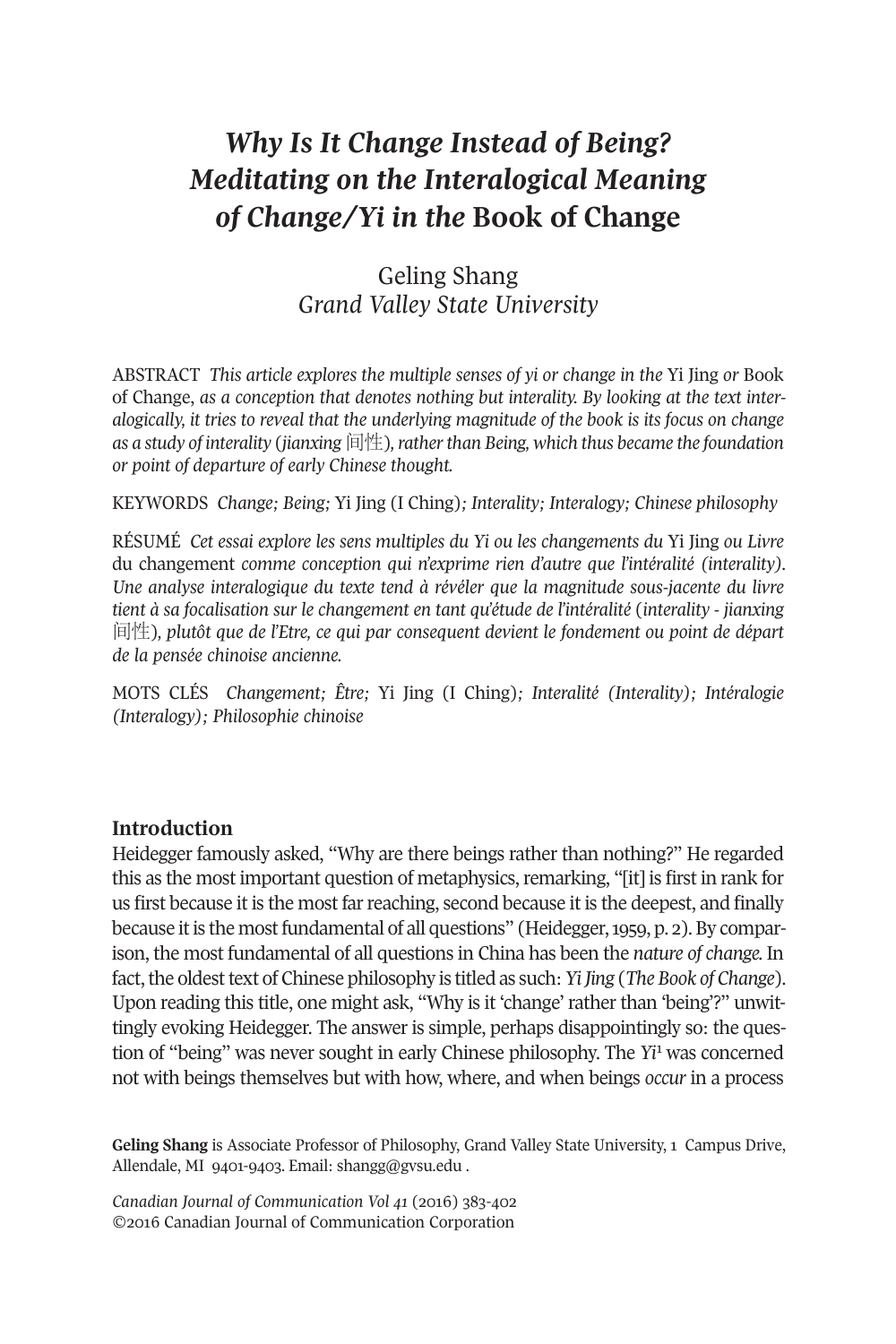of becoming. What I term "interality" is purely a manifestation of that ancient concept. Interalogy, or the study of interality, asserts that the fundamental question of the *Yi* is the nature of change *and all its extensions,* including space-time, nothingness, openness, process,relationship, order, and *constitution* that constitutes. Essentially, itis concerned with all that is trimmed off or discarded when we focus on being. Therefore, a Chinese mode of thought is implicitly an *interalogical* mode of thought. "Why is it change instead of being?" can be answered by investigating said mode.

The *Yi Jing* (or *I Ching*[\)2](#page-18-3) has been studied for millennia. more than a thousand of the three thousand or so classical *Yi* commentaries survive today. The book was introduced during the seventeenth to eighteenth centuries to the West, where it has since been perused by philosophers, scientists, psychologists, mystics, writers, artists, and laypeople alike. The practice of *Yi* interpretation, while vast and varie[d,](#page-18-2) can be generalized as two major schools: image-numeric/number (*xiangshu* 象数)3 and meaningprinciple (*yili* 义理). The former school involves a kind of numerological exercise of deciphering lines and hexagrams to divine a particular fortune, while the latter takes up a more literary lens, viewing said lines and hexagrams as metaphors for the origin of heaven, earth, and beings as a whole.

What intrigues me the most about the *Yi* is neither its miraculous function of divination through images and numbers, nor its articulation of principle and meaning, but its sheer magnitude as a philosophical text; the *Yi* somehow became the seminal work ofinquiry in China, begetting an entire culture and eventually a mode ofthinking called "Chinese philosophy." The sages who authored the *Yi* were greatly concerned with knowing the future by examining the status quo of the actual interality. They took it upon themselves to construct an "esoteric"—yet quite beautiful allthe same system of symbols to expose the nature of change, but on what grounds did they regard their system as valid? What do these lines, trigrams, and hexagrams signify? To what kind of reality do they correspond? Is it Being/Logos/Substance, as in Western ontology? If there is no study of being, what is it then? Or simply put, why is it change instead of Being? These questions have pulled me ever so deeply into the miraculous and beautiful *Yi*. Of course, this is not my first foray into the book; however, this time I come equipped with a special tool, a way of interpretation that is unique to either of the afor[em](#page-18-1)entioned schools. I have found that the *Yi* is in fact the first treatise on interalogy. 4

This article aims to explore the multiple senses of *yi* or change in the *Yi Jing*, as a conception that denotes nothing but interality. It argues that the underlying magnitude of the book is its focus on change as a study of interality (*jianxing* 间性), rather than Being, which thus became the foundation or point of departure of early Chinese thought.

## **How is the** *Book of Change* **composed? Divination and the consciousness of angst—the original concern of sages**

The *Yi Jing* is among the oldest texts in the world. many believe its composition to have taken place around 2800 BCE. According to legend, the Emperor Fuxi (around 2800 BCE?) created the Eight Trigrams (*bagua*), a set of marks consisting of solid and broken lines (or a set of odd and even numbers) used to divine future happenings and make decisions accordingly. Over the centuries, the eight trigrams evolved into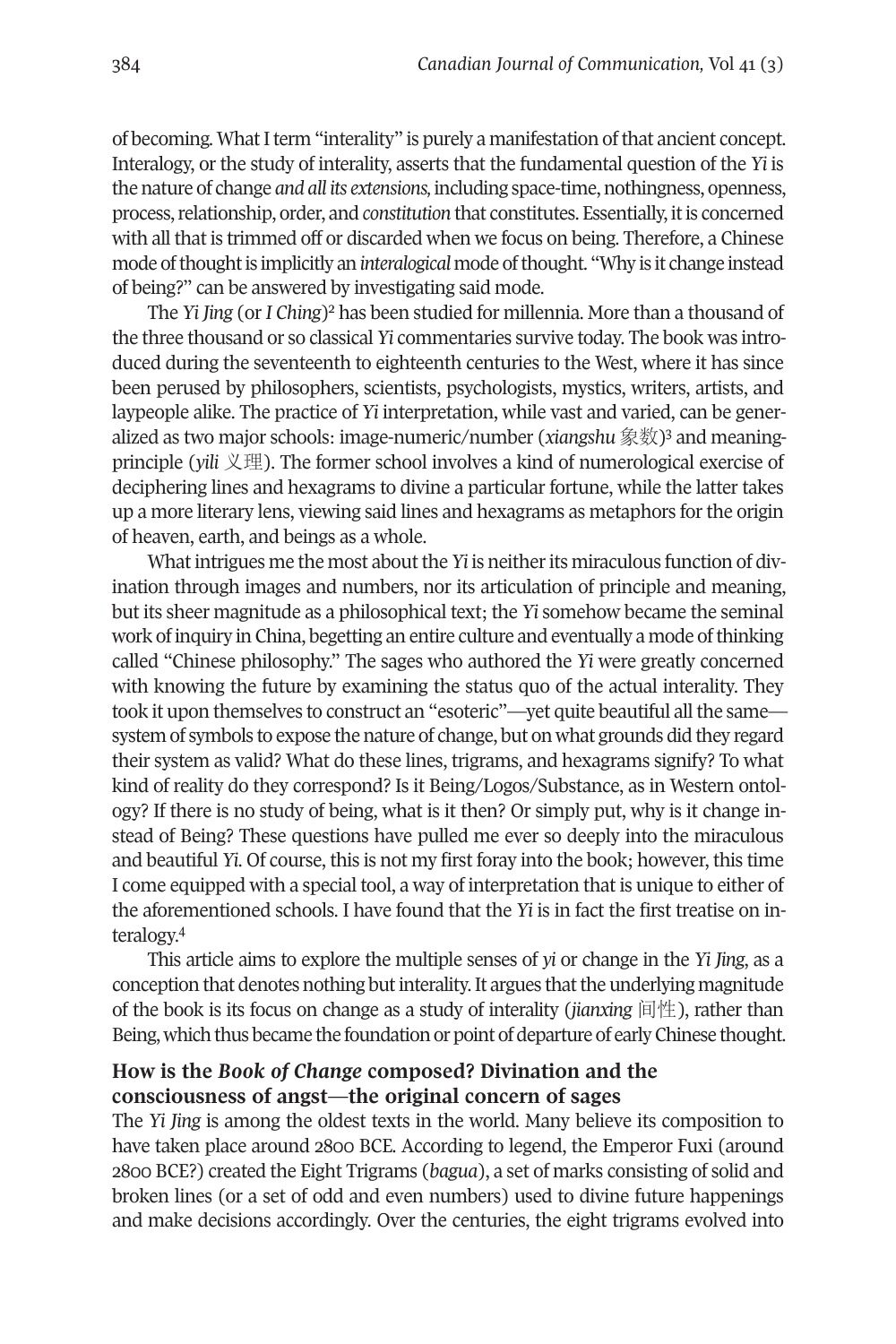the 64 hexagrams and allegedly were arranged systematically as *Lianshan* (连山) during theXiaDynasty (2033?–1562? BCE) and*Guicang* (归藏) during the ShangDynasty (1600–1046 BCE).

As stated in the oldest of all historical Chinese texts, the *Shi Ji*, it was King Wen of Zhou who (re)arranged the hexagrams into the current order. The section of the *Yi* dedicated to naming the 64 hexagrams was said to have been furnished by either King Wen (1152–1056 BCE) or his son Duke Zhou (1100–? BCE). This part of the book has been traditionally sanctified as *Jing* (经) or "Classic" (hence the alternative translation of the work as the "*Classic of Change*"). The other part of the *Yi*, called *Ten Wings* or *Appendixes ofthe Yi*, was added by Confucius and his pupils during the Spring-Autumn and Warring-States periods (600–200 BCE). The significance of the *Yi* cannot be overstated; it shaped how the Chinese understood the world, including matters of morality, politics, and religion. As noted earlier, the *Yi* has been studied since it was first completed, as attested by the 3,000 or so commentaries dedicated to it over time. many sections and phrases in the book have been the subject of scholarly contention among readers, which has cemented the work as a timeless artifact of intellectual interest.

It is commonly held that the *Yi* is principally a book of divination, the function of which is to predict what is going to happen in the future. Such prediction is based on casting and counting stalks, in addition to reading cracks in oracle bones ( $bu \, \mid$ ), which leads to prognostication (*shi*筮). Overall,the book is an intricate manual on divination, including what is divined, the outcome of divination, and the three phases of time: past, present, and future. One can regard the *Yi* as the solution for man's angst or anxiety toward an unknown future or events that *will* impact human life, so that one can enact possible responses to change the state of being in order to reach a favourable consequence.Angst, earnest concerns about practicality, possibility and predictability of the future, then, became the catalyst for the origin of Chinese philosophy, unlike curiosity or wonder that had lured pre-Socratic Greeks seeking to investigate things, substances, beings, hence, "*philosophy*" or "love of wisdom."

Divination is also a significant part of Chinese religiosity. China has never possessed a clear image of a divine being or god (especially after the Zhou Dynasty); people have tended to believe in a kind of fatalistic decree or destiny (famously, *tianming* 天命 or "mandate of heaven") that determines their fortunes and the prosperity of the community. The stalks and hexagrams used for prognostication, along with the cracks found on oracle bones, are what the Chinese have called "divine" or "miraculous" (*shen* 神), believing them to provide traces (*ji* 幾) that reveal possible consequences of change in human life. Whenever a grave decision needs to be made (e.g., conducting a sacrificial ceremony, selecting a ruler, or choosing a direction in diplomacy, warfare, aristocratic marriage, and so forth), the decision-maker would ask "scribe-diviners" to prognosticate in advance. In the *Yi*, many of the statements about hexagrams and lines seem to serve as records of what was divined before, with some proof of the actual consequences of actions and events. Notably, the entire book contains no mention of a supreme being, an other-world, or an afterlife. Thus, the *Yi* serves as evidence that the ancient Chinese were not very concerned with the *essence* of the mandate of heaven, but rather how we might follow it to live a full life.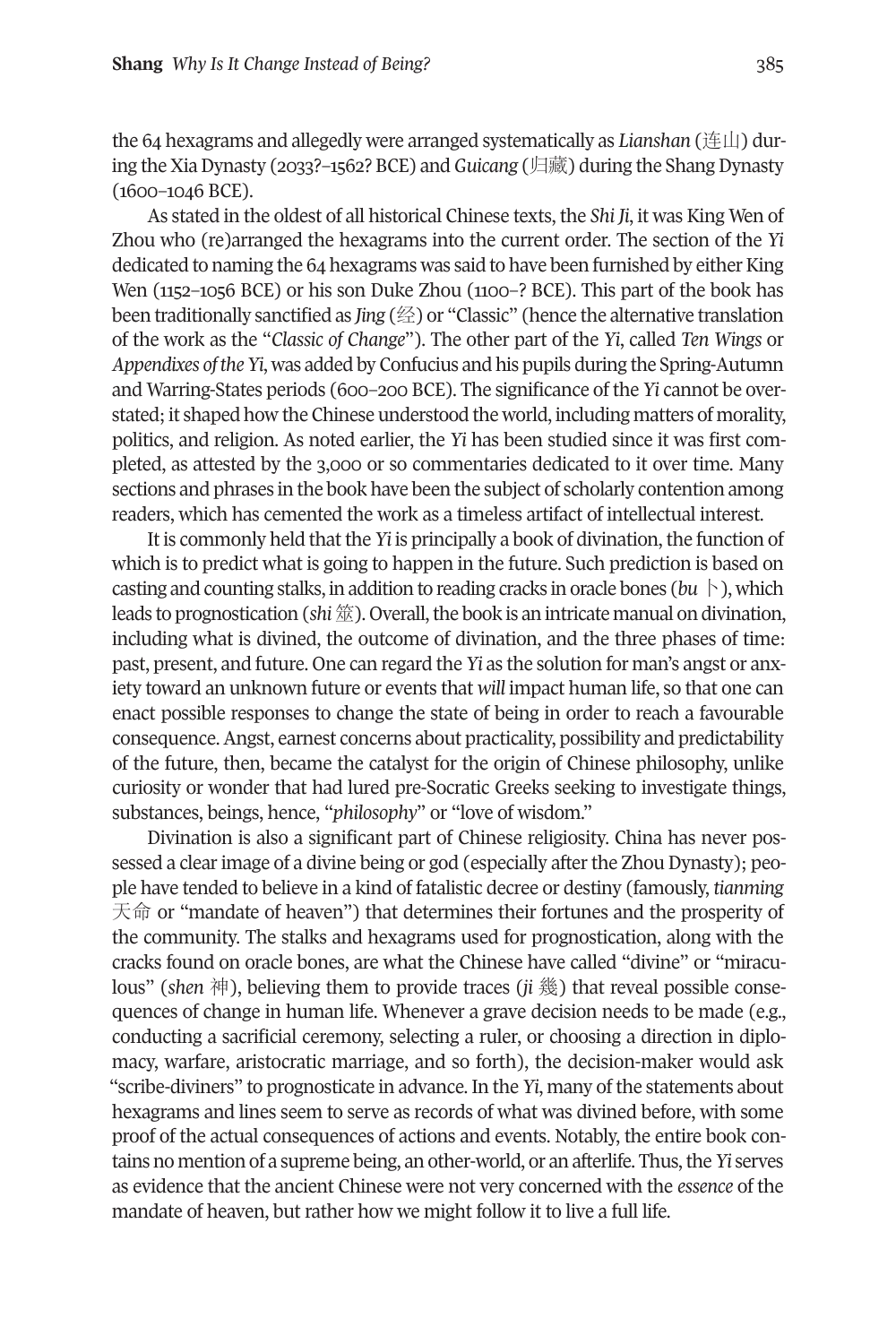The practices and applications of divination in the *Yi* are aimed at *this*life, in *this* world. Does this suggest that Chinese religiosity, situated in this kind of philosophical inquiry, originates from angst (*youhuan*忧患) concerning the harmonious state of living in this world? Was this angst, at the outset of Chinese civilization, what compelled the ancient sages to pursue the way of the *Yi*, to create a *formalistic structure* of the world as well as a *normative instruction* for human behaviour? Is it evidentthat Chinese religious sentiment has sought the values of human behaviour and social practice that lead to the highest good (*shan* 善)?Did this angst become the motivation ofthe sages to probe and seek the wisdom of life?

Indeed, in the *Great Treatise* or *Xi Ci*, it is explicitly stated that the *Yi* arose from the angst of the sages. What concerned the sages so much that they would perform divination before making significant decisions? What made those ancient leaders so anxious? Were they preoccupied with the irrevocable consequences of actions? It seems quite obvious that the purpose of divination is to ensure that decisions are made in accord with divined instructions, and that such decisions would bring about purported outcomes (auspicious and prosperous, *ji* 吉 and *li*利). But why were these ancients so worried? What caused their angst? One can assume it was the belief that the world is in constant, chaotic flux, and that there are only *chances* of success. It was the beliefthatthere is no such thing as "logical" necessity orimplication, no *modus ponens,* within such uncertainty. These beliefs resulted in the study of change, leading to the formation ofthe *Yi*, purposed to *ease* (*yi*易) angst and *simplify* (*jian*简) decision-making. The preponderance of this angst arose from the notion that the origin of all things is change. In this respect, the angst of dealing with a changing world could be construed as the primal impetus of Chinese thought.

After all, while Western philosophy started with wonder toward being, early Chinese thought started with angst toward change. Rather than ask what *is* (atomic substance/being, individual identity, essence, et cetera), the Chinese asked how and why change *happens.* It is no coincidence, then, that China's oldest philosophical text elevates change to its highest level of scrutiny.

### **Change is the primary source of the world of becoming and sought as the paramount wisdom of life**

The *Yi* is perhaps the only book in history whose sole subject is change. There are at least three meanings according to the common exegeses of the word: *change, unchange*, and *ease/simplicity*. The character 易 supposedly depicts a lizard that changes its colour over the course of seasons; hence its current meaning.

Similar to the great Greek philosopher Heraclitus, the ancient Chinese believed that all in the world undergoes change, and that change is the fundamental reality of the world. Since the world is constantly changing, the only unchanging fact, the grand ultimate (*taiji*  $\pm \mathcal{R}$ ), is that change does not change the nature of change, ergo the non-ultimate (*wuji* 无极). The paradoxical expression "the grand ultimate is actually non-ultimate" often stands for the very beginning of the changing process of the universe, or the "transcendental concept" we use to understand such a universe. unlike the ontological concept of Being/substance, change has no further ground for fixation and certainty but the ground of its own. From such a conceptualization of change, we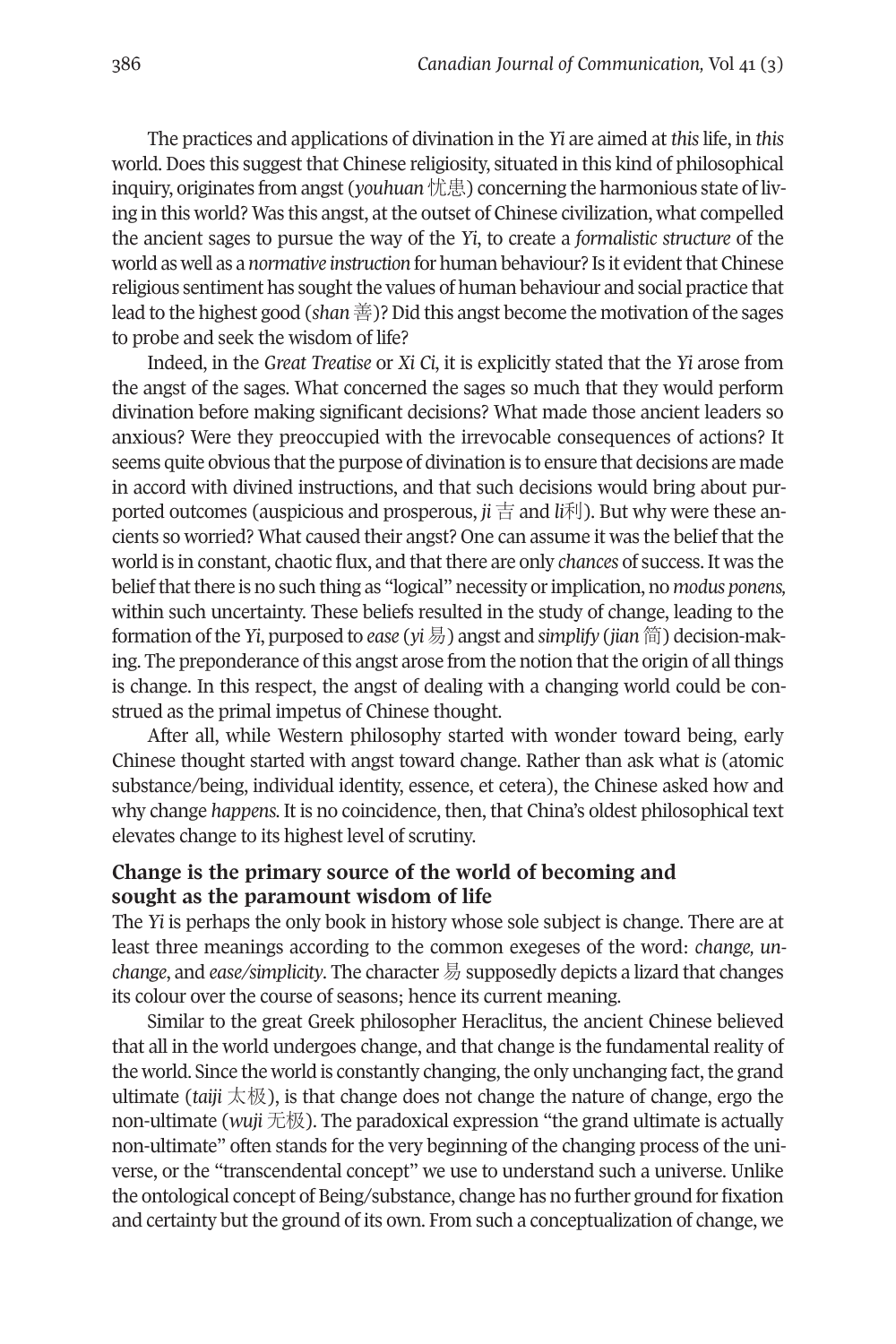could conjecture that taking change as the primary source of all that exists is an approach toward *interalogy* wholly unlike the *ontology* of the West. Change *forms* being. Therefore, to know being is to know change, or that which is beneath, atop, or otherwise around being. The *Yi* affords an understanding of various attributes of change (e.g., space-time, constitution, condition, relation, void, contradiction, harmony) between and within being. As such, the *Yi* helps us determine the potentials, possibilities, directions, and regulations of being, allowing us to make decisions in accord with the "mandate of heaven."

The various configurations of lines (*yao* 爻) constitute the eight trigrams and 64 hexagrams, in which images (*xiang*象) and numeric/numbers (*shu*数) are applied to imitate the patterns of change. This intricate tradition is said to ultimately inform mortals on how to obtain the best and avoid the worst in life. It implies that the regulations, norms, and principles of change are relatively unchanging, leading one to believe they can be predicted.Indeed, when we say "everything changes," this statement itself cannot be changed. It turns out that the world of change is paradoxical in nature; the *Yi* treats this paradoxical nature as the very essence of reality (meanwhile, Plato trims change completely from reality).

moreover, change changes from motion to motionlessness, from active to deceased, from no-thingness to things and goes on from the latter back to the former; thereby we see stagnant things (objects) within the process of change. These things are relatively still as if they were always "there." While change was almost completely discarded by Parmenides and Plato, the *Yi* sees change as *change* of *interality*, or what is *between* change and things (*qi* 器), becoming (*sheng* 生) and being completed (*cheng* 成), permanence and impermanence, motion (*dong* 动) and motionlessness (*jing* 静). Change is itself interality as process, *way* or *dao,* order, arrangement, betweenness, exchange, interaction, relation, and throughness (*tong* 通 *heng* 亨), all of which are the necessary or unchanging conditions of becoming and being. In the *Yi*, forinstance, lines represent motion, while the position or placement (*wei*  $\overleftrightarrow{\omega}$ ) of lines is rather fixed or unchanging: from the bottom up, the first, third, and fifth of the six line spots are *yang* spots, while the rest are yin spots. The spots representing the positions and their order cannot be changed. As soon as a number of stalks (i.e., an odd number becomes a *yang* line and an even number a *yin* line) is drawn onto a specific line spot, it will gain a certain kind of function or virtuosity that is supposed to affect the state of affairs according to whether the line is in an appropriate position (*dangwei*当位) or not (*budangwei*不当位). This forms anotherinterpretation of the phrase "change does not change." To see change through the changeless, and the changeless through change, is the way of*Yi*that endeavours to expose and master the reality of change and becoming.

many in the West, such as Heraclitus, Hegel, and Nietzsche, have advocated the idea that change and becoming are the nature of reality. However, when Plato drew his "divided line" and chose the side of being as the foundation of reality and knowledge, Western metaphysics marginalized the other side of becoming as either subsidiary or even an illusion of being. Contrary to the Platonic tradition, the *Yi* privileges the side of becoming. Reality is a flow of becoming before anything comes into being, a flow without distinction between being and non-being, thing and nothingness, sub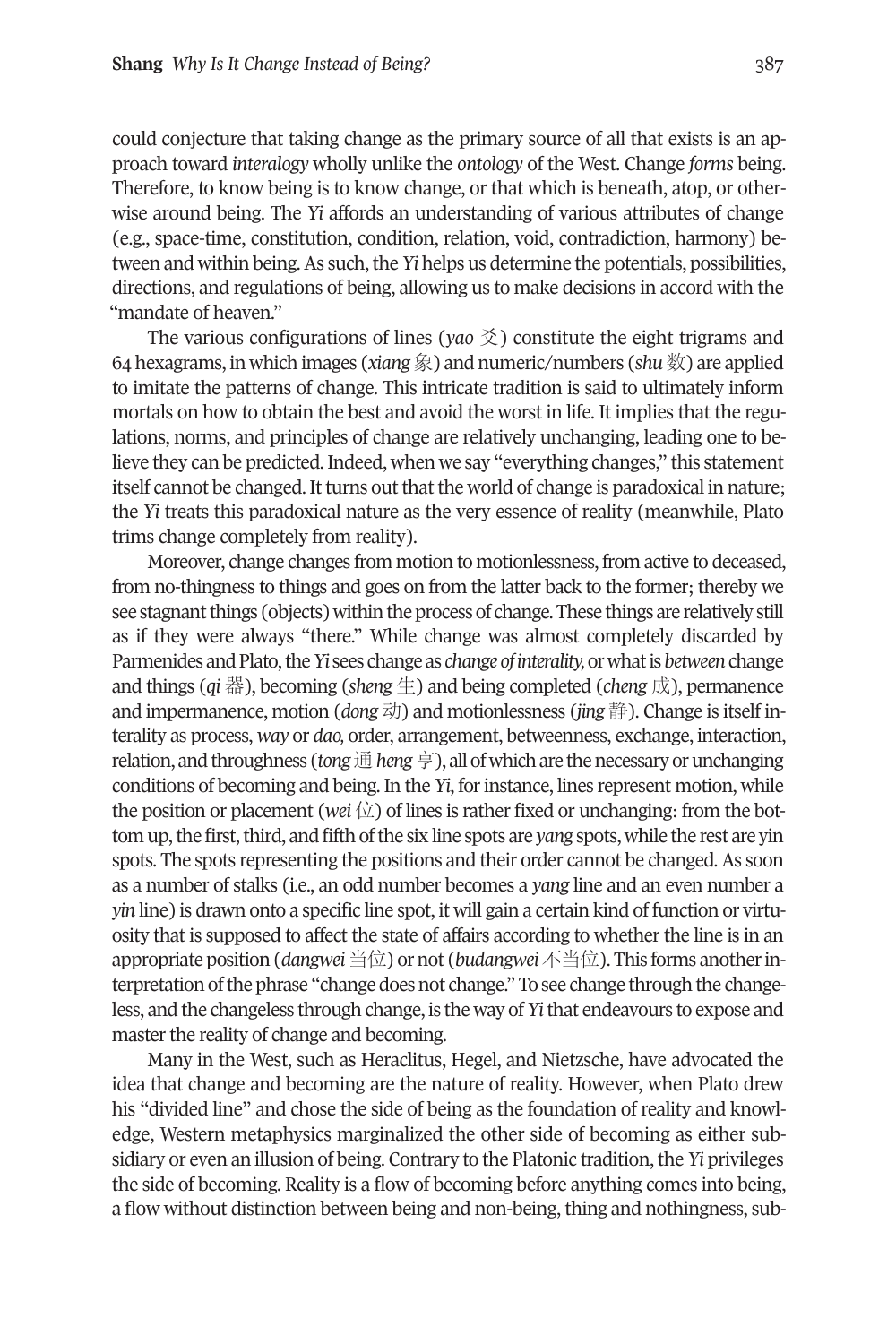stance and emptiness. In order to know anything, one needs to understand the becoming of that thing: where and how does it arise during the process of becoming. The *Yi* is thus the first effort to study change and becoming as the primordial source and nature of reality: "becoming and becoming again is called *yi* 生生之谓易" (*Xi Ci,* book 1, chap. 5). Neo-Confucians such as the Cheng brothers, Zhu Xi, and Dai Zhen developed the concept of becoming into the first principle (*li* 理) of Confucianism based on their readings of the *Yi*.

The nature of change is *becoming,*the principal source from which allthings come into being and cease to be. Prior to anything there is nothing but the flow of change. Change changes as an undifferentiated whole and differentiates itself into innumerable forms and movements: space-time, order, direction, relations between heaven and earth, hard and soft, light and dark, positive and negative. This is why the *Yi* begins with the first two of the eight trigrams and the 64 hexagrams as the guiding principle of change and gate to the world of becoming.As the "Tuan" or "Judgment" comments:

How great is *qian* as creativity and originality! All things owe to it their beginning: it rules and unites the universe. The clouds pass and rain is distributed; the various things flow into their forms. The end and the beginning appear in a glamorous luminosity, and the six lines are temporally accomplished. (*Qian*) thus mounts those six dragons and drives through the sky with time. The way of *qian* is to change and transform, so that everything obtains its correct nature and destiny as appointed; and great harmony is preserved in grand union. The result is what is advantageous, and correct and firm. [The sage] appears aloft, high above allthings, and the myriad states all enjoy repose. (*The I Ching or Book of Changes*, 1997**,** "Tuan," or "Judgment of Qian," pp. 370‒371, translation amended)

How great *kun* is as the receptive primo! In her riches and tender acquiescence to heaven she gives birth to all things. In her thickness she embraces everything and completes its nature into the harmonious boundless. She encompasses grandeur and illuminates throughout [the world] in which things of all kinds attain their excellence. (*The I Ching or Book of Changes*, 1997, "Judgment of Kun," p. 386, translation amended[\)5](#page-18-4)

Along with this guiding principle, the rest of the hexagrams are descriptions and images of the process of change and becoming. What I have noted through these hexagrams is that none of them is about being/substance, but states, stages, patterns,relations of change and becoming that constitute, create, and transform the being/substance of things.

What is change, then? Do things change, or does change change things? Change, instead of static substances or beings (Parmenides), is the primordial nature ofreality and *a priori* to all things. Change produces (*sheng*  $\pm$ ) and destroys (*si*  $\overline{\mathcal{R}}$ ) things. What is the nature of change, if it is not substance or being, then? In Greek ontology, being is everything that exists or is, and change is construed as either illusionary (Plato) or simply a property of substance (Aristotle). If being changes, what would it be turned into, non-being? This cannot be true, because itleads to a contradiction. For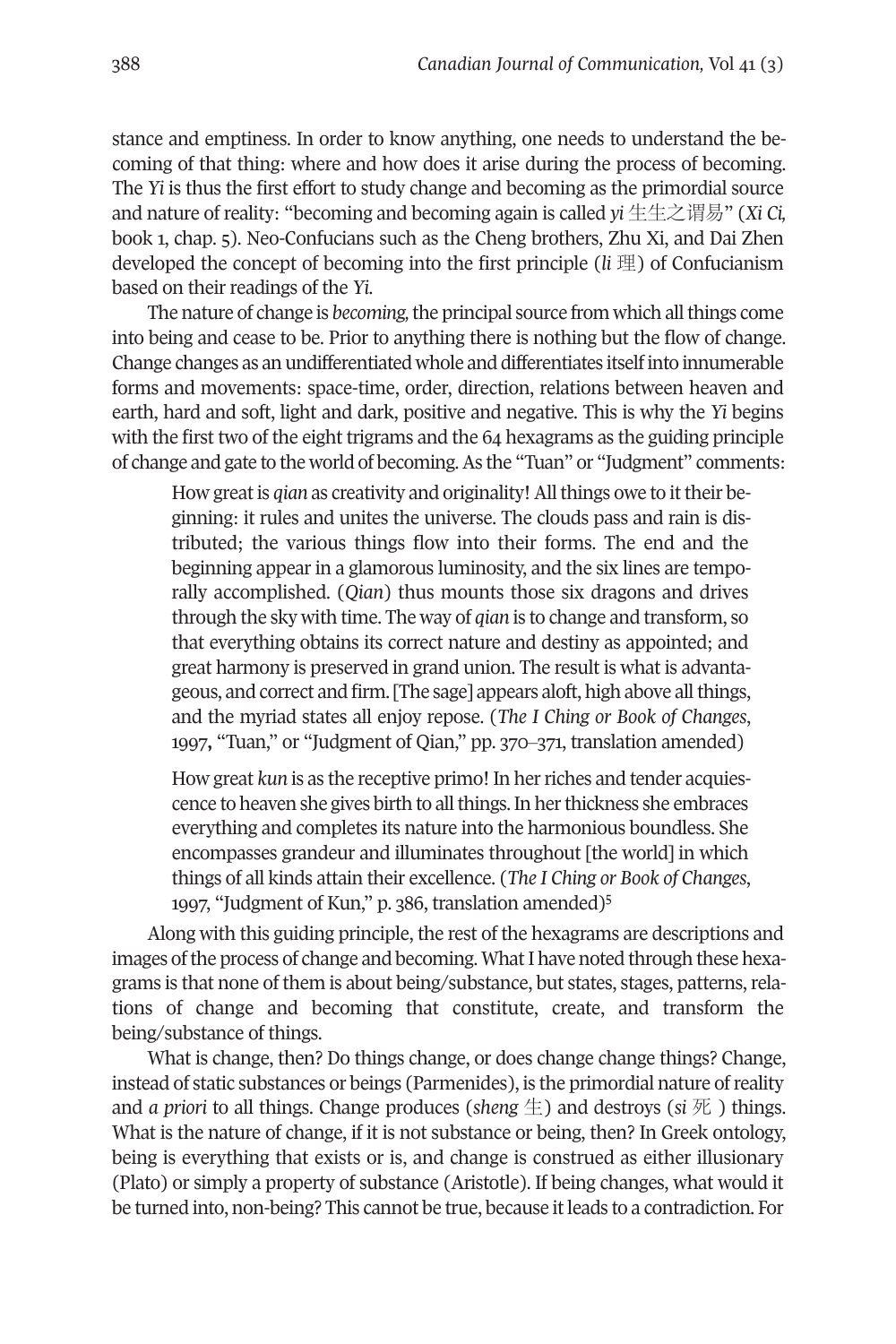the *Yi*, change is neither being/substance nor non-being/non-substance, but the *process between* two opposites. Change happens in and as *interality;* the manner in which change occurs is what determines what is or is-not. Given that the concept of change pertains to that of interality, the study of change could be conceived as the study of interality.

#### *Taiji***—***Yin-yang* **or the union of opposites: Initiator of change**

According to the *Ten Wings*, change is an effect of certain interactions between *yin* and *yang*, represented by the eight trigrams and 64 hexagrams.

By observing the vast sky with the sun and moon, the sages of antiquity observed the phenomena of light and darkness and came up with the image or idea of *yin* and *yang*, as the most permeating (universal) fact among all things. Without light nothing can be seen; without darkness light cannot be present. When sunlight is shed on mountains, what is brought into sight are not the mountains but the light and shadow ofthem. The contrast between light and shadow or darkness, illuminated and shaded, actually creates or animates a picture of mountains, and makes the mountains or substances take their forms that are perceivable to an observer. For these sages, therefore, the intercourse between light and dark, positive and negative, forward and backward, opening and closing, masculine and feminine, et cetera is construed as the origin or *taiji/wuji* or ultimate *Dao* of the changing world.

*Taiji* is the famous symbol used to represent the origin or primary source of the universe.It means, variously, "the grand ultimate," "the very beginning," "the ultimate middle," "the free region," and to flesh it out a bit, "the void in the middle/centre where all things come to pass." Since there is no fixed boundary or beginning of the ultimate and void in a world of constant becoming, *taiji* is itself non-ultimate or *wuji.* This dual term *wuji*-*taiji* has been depicted as a circle, with black and white halves representing the union of *yin* and *yang;* the constant marriage and divorce of these elements are what initiate all change, which is ultimately responsible for the birth of new life.

*Yin-yang* also symbolizes the opposite function ofthe changing process: *wuji*-*taiji.* That is, the union of *yin* and *yang*, originating as a crack of interality and bringing forth heaven and earth. Between these all possible relations are interwoven. The interaction of *yin-yang* then constitutes the order and structure from which the world acquires its definite dimensions and seasons. Finally, movements between these dimensions and seasons generate the dynamic eightfold functions of becoming.

Based on such observations of what occurs *between* heaven and earth, the sages invented two basic lines, one solid (standing for *yang* or an odd number) and one broken (standing for *yin* or an even number). These lines represent the opposite facets of the world, and their tension is the primary source of change. As said in *The Book of Zhuangzi*, "the *Yi* studies *yin* and *yang*" (chap. 33), and in the *Great Treatise*: "One *yin* and one *yang* are called *Dao*" (book 1, chap. 5). Here, the "one" means a continuous exchange between the two  $(1+1=1)$ . They are not two individual elements, but like one coin's head and tail, they are opposite sides that cooperate and supplement each other to reach the point of balance and harmony, thereby providing the appropriate condition for the becoming of things.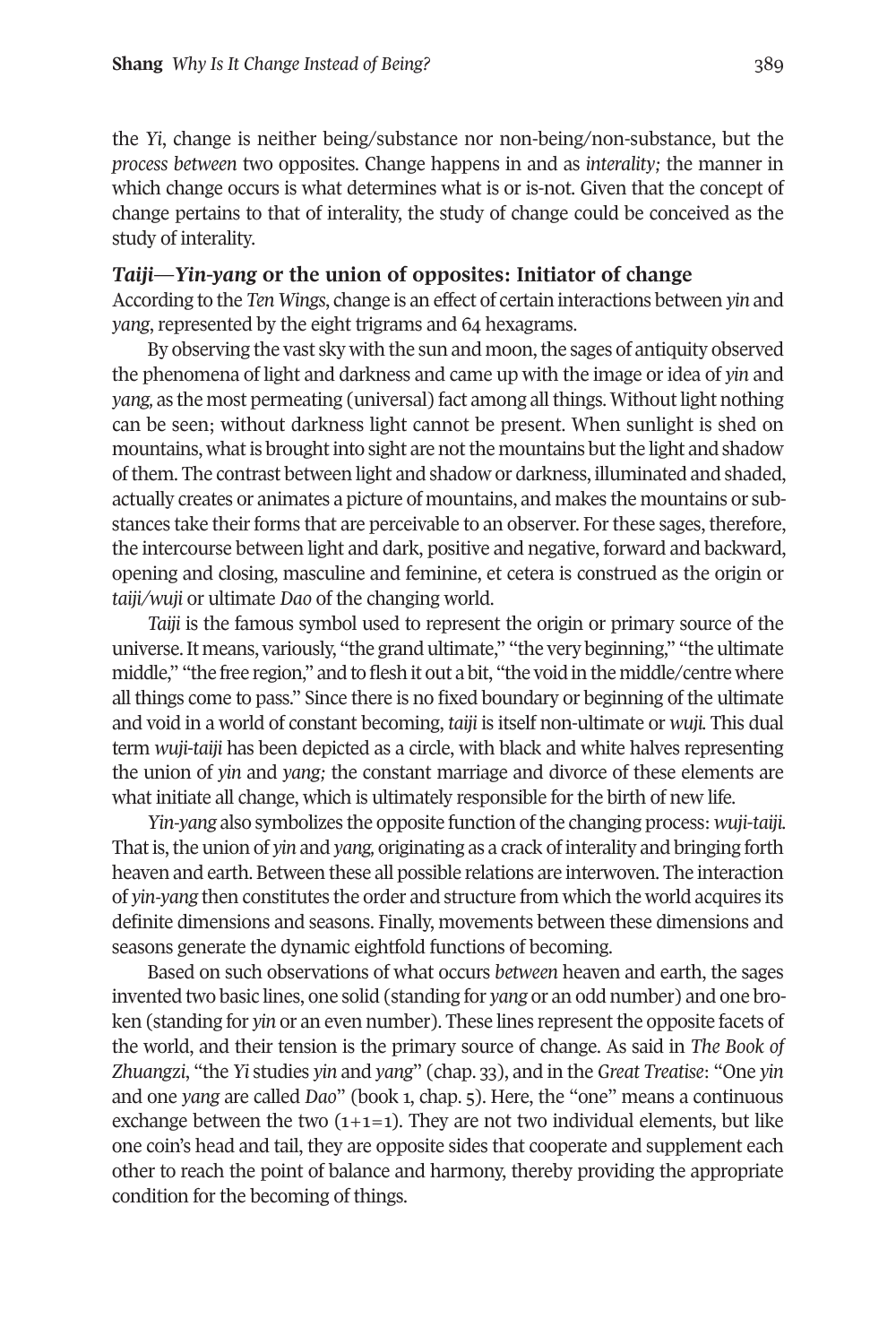*Yin* and *yang* symbolize the fusion and interaction between opposites, which is the origin, the middle interality, or great ultimate (*taiji*) of change and the entire world of becoming. *Yin-yang* and *taiji* are the most influential categories that have affected both the Chinese mode of thinking and way of life, even within the most popular spheres of the culture: sports, medicine, diet, *feng shui,* divination, and art. *Yin-yang* should not be understood as any substance, material, or conceptual entity, as many have misinterpreted. That is to say, *yin-yang* is not *qi* (spirit, energy, et cetera), though *qi* does have opposite phases and functions, as with everything else. Instead, *yin-yang* represents those very opposite phases and functions themselves. In a word, *yin-yang* represents the *interality* of change.

In sum, change or *yi* happens with the dynamic generated by the interaction between *yin* and *yang. Yin-yang* is not being butinterality. The change of *yin-yang* results in becoming and affects the state of being. *Yao*  $\tilde{\chi}$ or lines represent motion; trigrams represent/symbolize the conditions and attributes that mobilize and vary the process of change. The movement of *yao* shown in hexagrams represents the traces and signs of change.

### *Bagua* **or the eight trigrams as the "properties" and functions of change: Heaven, earth, thunder, wind, water, fire, mountain, and swamp**

When a third line is invited to form a trigram, the abstract equity between the two breaks into eight different patterns of combinations and change actually takes place and eight images of phenomena are constructed. As *Shuo*g*ua* or *Discussion of the Trigrams* recorded:

In ancient times, the sages invented the yarrow-stalk oracle to search the mystic assistant in light of the divine. By numerating heaven with three and earth with two they established the system of numbers. By observing the interchanges between *yin* and *yang* they worked out the trigrams and hexagrams. By thinking through the order of the outer world to the end, and by exploring the laws of their nature to the deepest core, they brought about the movements in the firm and yielding, and thus produced the individual lines. They put themselves in accord with *dao* and its virtuosity, and in conformity with this laid down the order of what is right. By thinking through the order of the outer world to the end, and by exploring the laws of their nature to the deepest core, they arrived at an understanding of fate. (*The I Ching or Book of Changes*,1997, chap.1, p. 262, translation amended)

The eight trigrams were formed by the legendary Emperor Fu Xi based on the interaction between *yin* and *yang*. As *Xi Ci* articulated:

Therefore the *Yi* contains the Great Ultimate, which gave birth to the two primaries. The two primaries gave birth to the fourimages, which gave birth to the eight trigrams. The eight trigrams determine good fortune and misfortune. Good fortune and misfortune create the great field of action. (*The I* Ching or Book of Changes, 1997, book 1, chap. 11, p. 318, translation amended)<sup>6</sup>

The eight trigrams, each composed of three lines (the number imitates heaven, earth, and humans in between), represent or symbolize the most fundamental qualities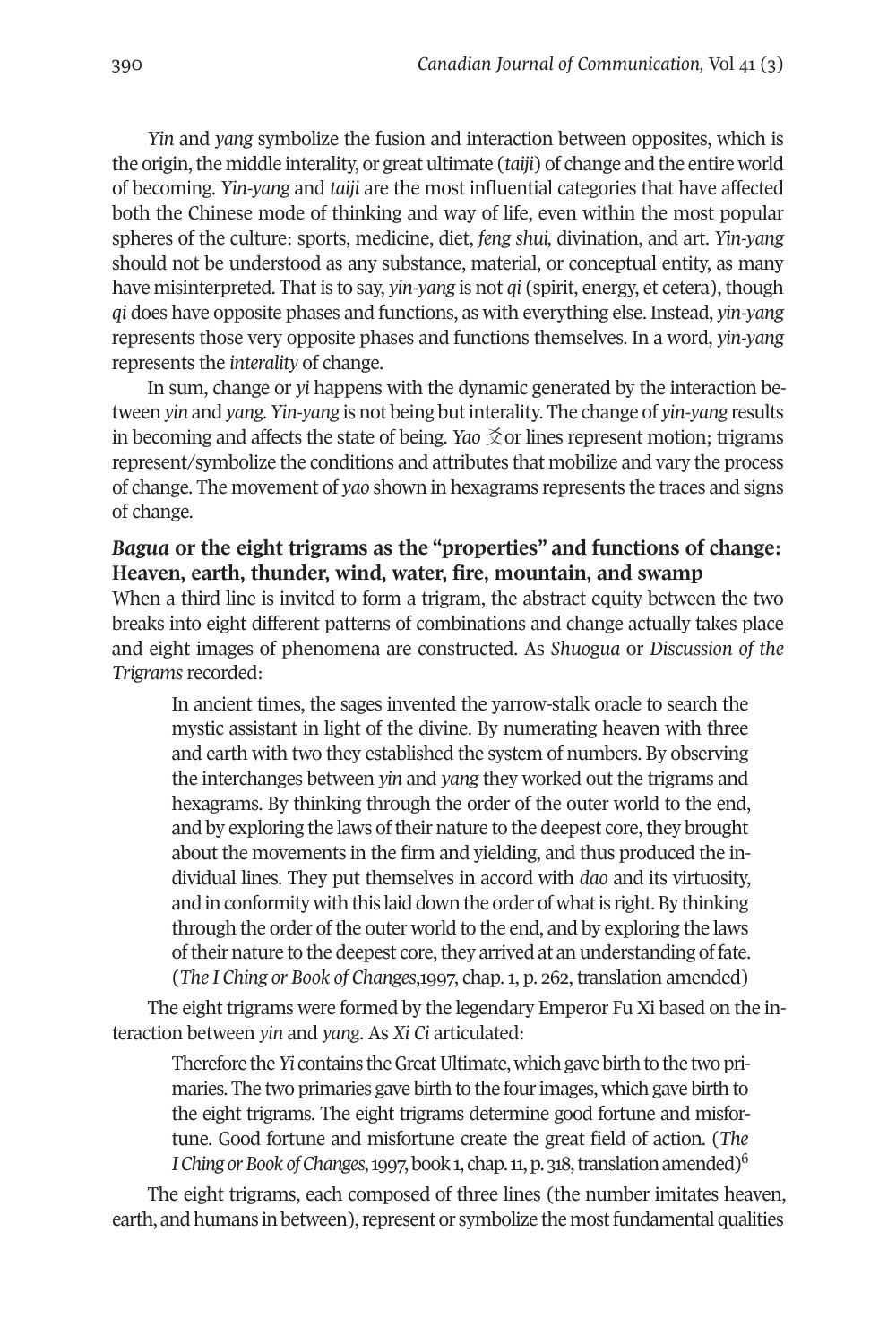or essential features of change. The interaction of *yin-yang* produces four bigrams (old and young *yin-yang* symbolize the four seasons and time in general), and then eight trigrams: *qian*乾, *kun*坤, *zhen*震, *xun*巽, *kan*坎, *li*离, gen艮, *dui*兑, as the basic properties of change. The images of them are heaven/space-time, earth, thunder, wind, water, fire, mountain, and swamp. The meanings of these images refer not to things or material phenomena but types of underlying forces and functions in the process of change. Heaven, for instance, is the image of the vital force of becoming (*jian* 健), while earth the force of compliance as the nutrient soil of become (*cheng*成). Thunder means moving (*dong*动),wind penetrating (*ru*入),water stuck (*xian*陷),fire shining (*li*丽), mountain stable (*zhi* 止), and swamp delightful (*yue* 悦).

The eight are not things but attributes or *qi* (not physical gas) of change:

Heaven and earth place the [provisional-temporal] positions (*dingwei* 定位). mountain and lake inter-penetrate through their breath (*tongqi*通气). Thunder and wind arouse each other. Water and fire do not repulse one another. Thus are the eight trigrams intermingled. (*Discussion of the Trigrams*, chap. 2)

It is the interaction amongst the eight trigrams that triggers different movements and brings about various changes. Again, the eight trigrams are not things or being; they are possible positions and functions of *yin-yang.* When the *yin-yang* lines move and position themselves into certain places, they constitute one of the trigrams. On the other hand, as the eight trigrams encounter each other, they initiate numerous types of change and processes of becoming.

#### **The situations or scenarios of change: The 64 hexagrams**

"Therefore the eight trigrams succeed one another by turns, as the firm (lines of *yang*) and the yielding (lines of *yin*) displace each other" (*Xi Ci*, book I, chap. 2). The 64 doubles of the eight trigrams become the 64 hexagrams that represent or symbolize all kinds of possible positions, conditions, orders, relations, and stages of change that could cause either fortunate, virtuous, misfortunate**,** or vicious consequences. Each hexagram is composed of six lines and each line occupies a specific position in a trifold of *tian* 天 (two upper lines), *di* 地 (two lower lines) and *ren* 人 (two middle lines). In short, the placement, position, timing, direction, distance, relation, and combination of a total of 384 lines in configuration are the factors that determine the specific function, potency, direction, and virtue/fortune or situation of things and events.

The further interaction of the eight trigrams constitutes 64 hexagrams that are believed to exhaust all the characteristics and possible situations of change. Multiplying the opposite *yin-yang* lines causes the eight trigrams to grow into 64 hexagrams, allowing for 384 different positions of *yin-yang* movement. Each hexagram with six lines, a combination of two trigrams, imitates one of the possible situations of change. more importantly, every hexagram has its relation to others. The actual function or virtue of a hexagram lies not in itself but in that of the previous or succeeding ones, for it is itself both the result of the previous ones and the precondition of the later ones. A sage would like to observe and contemplate the hexagram within the context of the other hexagrams as a whole to detect the latent trend or potential direction of changes.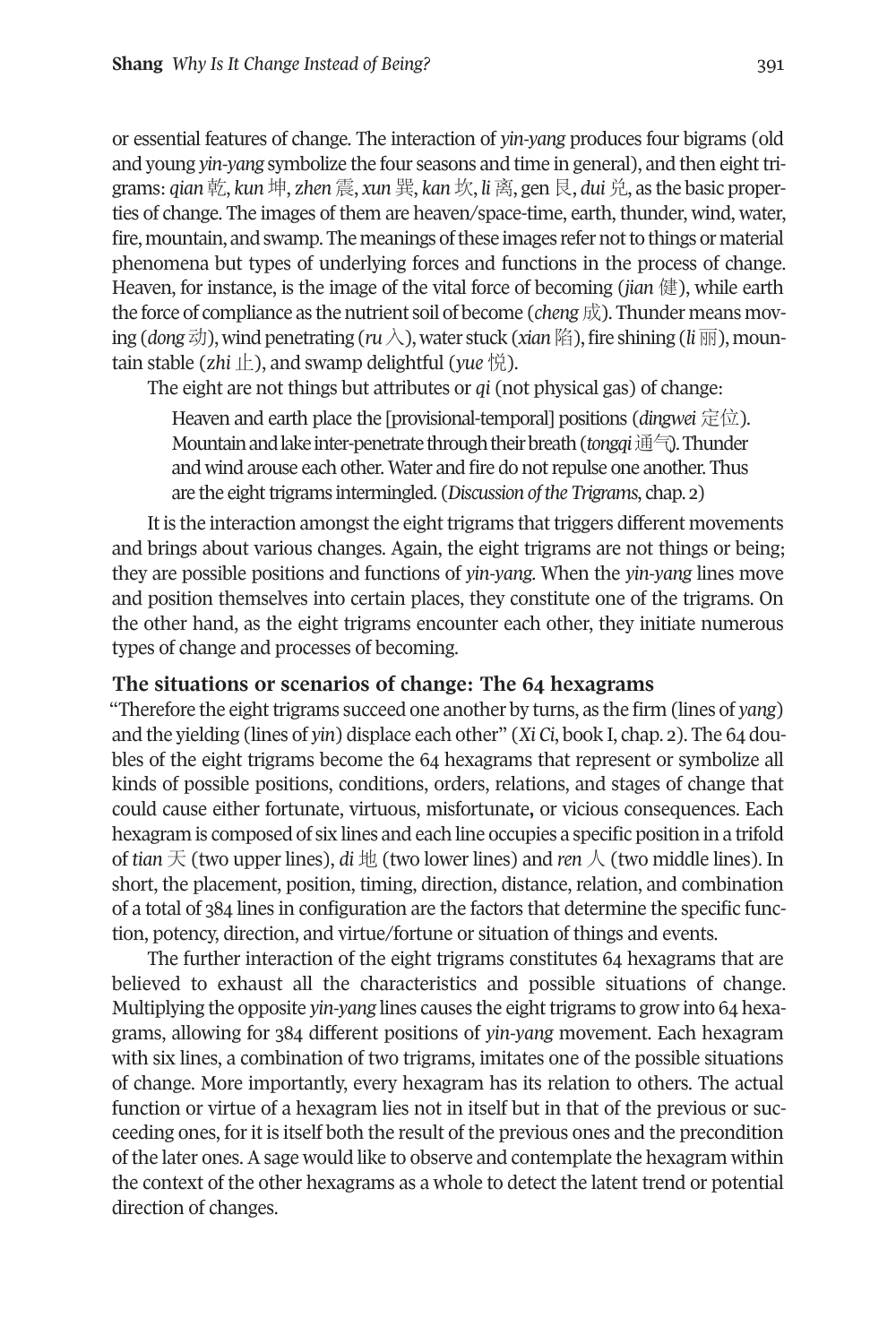*Dun* 遯 (hexagram #33), for example, shows the image of *qian* or heaven above and *gen* or mountain below, which means retreat of heaven from the growth of mountain. The function of the *dun* hexagram is the continuation of the previous *heng* 恒 or duration hexagram (#32). *Heng* also means constant balance, thunder above and wind below, as an enduring state of harmony and unification. Since the duration cannot stay permanently, the *yin* rises as mountain rises and causes heaven to retreat backward. If we follow the movement of heaven to retreat instead of competing with the rise of mountain, not only shall we break the balance but also exhaust our energy and put ourselves in an inappropriate position that would result in misfortune. By the proper behaviour of withdrawing, the situation proceeds to prosperity or the next hexagram *dazhuang* 大壮, great vigour/vitality (#34). Retreat is good inasmuch as it nurtures and preserves the strength by struggling against the rise of the opposite.

Pure *yang* (*qian* #1) and *yin* (*kun* #2), the first two trigrams and hexagrams, are described as the gate of the *Yi* and conceived of as *ben* 本 or ground/source/root of change, while the remaining 62 hexagrams are actualfunctions (*yong*用) or virtuosities (*de* 德) that are specific manifestations of *yin-yang*. *Qian* and *kun* are the gate to study change from which the rest of the hexagrams reveal the specific states, orders, proportions, positions, interchanges, and interactions in the course of change. The message conveyed in a hexagram should be read not in the hexagram itself but in the relations: succession, correspondence, continuation, side-penetration (*pangtong* 旁通) between above and below, near and far, inside/internal and outside/external, and the constitution of hexagrams and the placement of lines.

With the understanding of the characteristics of change as the dynamic process of rises/falls and intercourse of *yin-yang* or yielding-firm, we are able to cope with the given situations wisely and peacefully: retreat does not always mean failure or loss; it could also have the chance to obtain the great vigour/vitality. The whole arrangement of the 64 hexagrams illustrates the similarlogic orreasoning that is based on relationality or *interality* among all hexagrams. And all of the images of hexagrams are about these interalogical factors that have become the central themes in the later development of Chinese philosophy. The majority of categories used by classics stemmed from the *Book of Change*, in which the interalogical orientation was *chosen* at the outset of Chinese philosophy. There are also some philosophical terms, such as sign or trace (*ji* 幾), potentiality (*shi* 勢), becoming/creativity( *sheng* 生), throughness (or*tong*通), et cetera, that still intrigue many scholars in the study of the *Yi* as well as Chinese philosophy today.

## **The arrangement and order of the hexagrams: Change changes and thus brings about relations; it is interality and change of interality, not the substance or being-itself that makes up the relations**

Although divination started with one specific hexagram, or sometimes even one specific line, a skilled diviner would also read these symbols within the context of other lines and hexagrams to detect the signs of fortune. For all the lines relate to one another, and a hexagram is formed by various relations and variations of six lines; further, each hexagram itself relates to one another to present an overall image of the changing world. There are various relations among lines and hexagrams (e.g., opposite, reverse,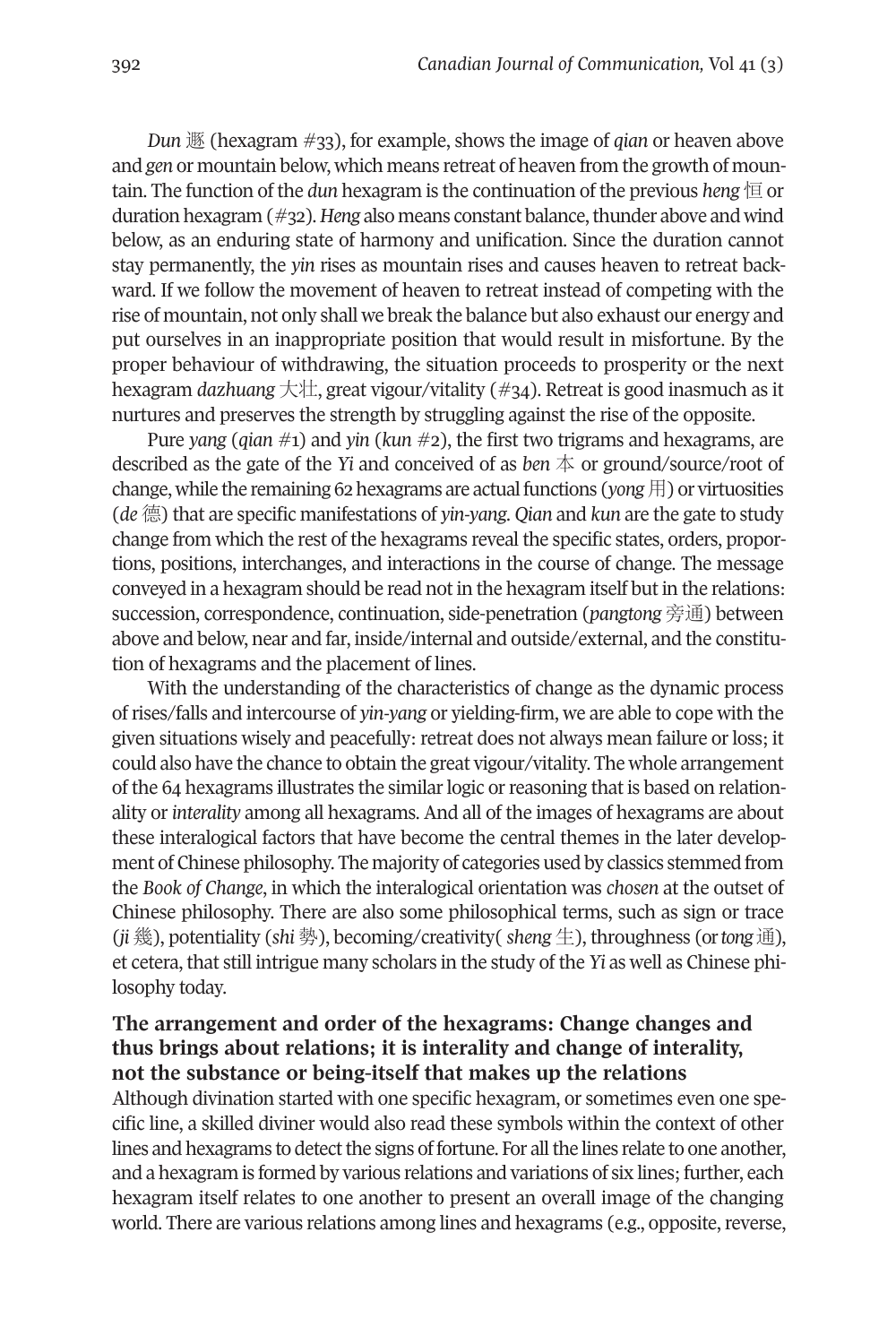up and down, similarity and difference, near and far, firm and yielding/soft, superior and inferior, positive and negative, ruler and ruled, and so on). There are also various ways or means of relations, such as *gan* 感or feel (synchronicity), affection, attraction and repulsion, conflict and reconciliation, marriage and separation, intimacy and indifference, and so forth. According to the *Yi*, all the relations and ways of relating are created by the change of the arrangement of lines, trigrams, and hexagrams.

*Yao* 爻 or "line" stands for the initiative of motion (*dong* 动), represented as *yin* or *yang*. The alternative meaning of *yao* is *jiao* 交, meaning "to meet," "to interact," "to coalesce," or "to have intercourse (with its opposite or other lines)." A line cannot generate any change until it moves to meet another line or lines in reference to the spot or position of a hexagram it enters. The way in which it meets others, from low, left, or near to high, right, or far, and the nature of other lines, represented as *yin* or *yang*, will function differently and result in various consequences. When a solid line meets or encounters (*yu*遇) a *yin* line, for example, it will create a state of *throughness* (*tong* 通); when a solid line encounters a *yang* line, the path will be blocked. As an example, consider hexagram #26, *dachu* 大畜: the first and second lines from the bottom are both *yang* lines, which is why they are all "blocked," as it were; t[he](#page-19-1) third *yang* line is "unblocked," since the fourth line met by the third is a *yin* line. <sup>7</sup> The consequences of the third line's movement will affect that of the other lines, and thus the order and arrangement of all lines is changed, resulting in a particular kind of hexagram. The change imitated by the hexagram suggests the possible outcomes of becoming (being), or possible variations of a state of affairs (and state of being).

*Yi* completes itself with six lines and each line represents positions in the world: first and second symbolize the earth, third and fourth the human, fifth and top heaven. The order of the positions ought to be altered or destructed so that order could remain available and provides space-time within which the lines are able to move constantly for the change of situations. Take a look at the first hexagram *qian* or heaven, for example. The image of the first line is called "a hidden dragon" because the line is in a low position on earth. When it has ascended to the second line, the dragon becomes visible because it rises in the field (high point of the earth). With this respect, the magnitude of *yi* or change sets up the order and arrangement of positions in a domain of interality between heaven, earth, and the human world. The change of a proper order of *yin-yang* position could often cause chaos and turmoil.

The lines move through space-time: each of the six lines represents a spot or *wei*  $\hat{\boxtimes}$ in space-time, and each trigram or hexagram has its own space-time spots as well. Change changes through space-time: from east to west, from spring to winter based on a predetermined order.If a line moves along to occupy a position or spotin space-time, it will function or gain its function differently according to the position or spot. Although change changes in space-time, space-time itself does not go with it. The positions are set in all hexagrams. For example, line 1 (called "bottom" or "beginning," *chu* 初), line 3, and line 5 are positions of *yang,* and 2, 4, 6 (called "top," *shang* 上) positions of *yin.* When a *yin* line is in a *yin* position and a *yang* line in a *yang* position as shown in a hexagram, the lines are in proper positions, *dangwei* 当位, otherwise not proper, *budang* 不当. A line that is in a proper position gains a positive function and virtuosity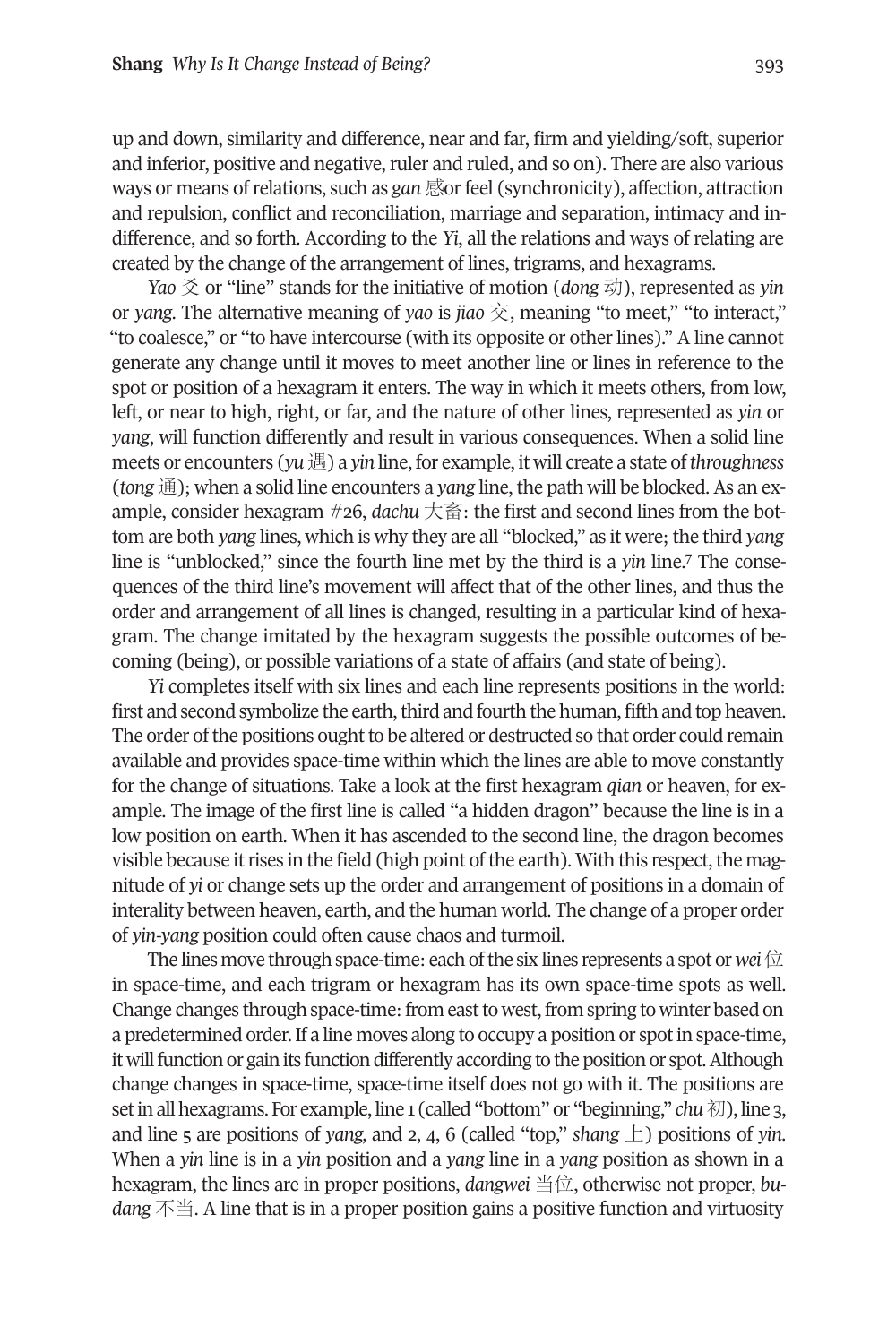of the move and vice versa. By examining the positions occupied by lines in the hexagrams, whether proper or not, one can easily detect what has happened and will happen in the future. Among all the positions, the middle or centre, *zhong*  $\uparrow$ , such as number 2 and number 5 of a hexagram, is considered the best spot of all. If a line occupies a proper spot and gains the middle position called *dezhong* 得中, nothing will go wrong. According to the *Yi,* the middle place is better than a proper position. Cheng Yi once commented on this, "Aproper (position) is not necessarily the middle, the middle on the contrary cannot be improper. Gaining a proper position in the six lines does not necessarily lead to a good fortune; yetline 2 and line 5 in the middle are always positive" (see Huang & Zhang, 2004, p. 619). The functions and consequences of the actions of *yin-yang* are dependent on whether they are properly located in the order of space-time.

On top of the above patterns, there are other kinds of possible relations among lines that could alter the function and outcome of changes. For example, a line lying above another is called riding (*cheng* 乘); if a *yin* line rides above a yang line, as a situation of weak overpowering firm, inferior taking charge of superior, the result would mostly be negative or unfavourable. That the line below follows the line right above is called following or succeeding (*cheng*承); if a *yin* line follows or condescends to a *yang* line, the result of the action would be favourable. The relationships between each adjacent line in a consecutive order is called contrast (*bi* 比), which places a line in the middle between lines above and below to see whether its position is proper. Usually, if *yin* is in the middle of two *yin* lines, the situation could hardly be favourable. The proper relationship between lines 1 and 4, 2 and 5, 3 and 6 is called correspondence (*ying* 应). When the pairs *yin* and *yang* are correspondentto each other, such as in the hexagram *tai* 泰 or peace (#11), with all lines of *yin-yang* correspondent to one another, the state of peace and harmony is reached. Speaking of the hexagrams, the interaction between trigrams that constitute a specific hexagram, the way hexagrams are arranged in a certain order, and their relations to other hexagrams are also important to the meanings and functions of a hexagram. A hexagram is often a period or part of the changing process that cannot be read and understood merely by that hexagram itself. The multiple and variable meanings of a hexagram must be sought also in its opposite hexagram (*duigua* 对卦; 56 of the hexagrams except the eight basic or pure hexegrams, 八纯卦, have their opposite hexagrams), in its variation hexagram (*biangua*变卦) determined by its variable lines (*bianyao* 变爻), or in its reversal hexagram (*fangua* 反 卦) derived by turning itself upside down.An experienced diviner or sage could apply all these means to comprehend what is meant by lines and hexagrams in the context of other hexagrams as a whole. Within a hexagram, the lower trigram is called innergram (*neigua* 内卦) while the upper trigram is called outer-gram (*waigua* 外卦). The position of inner-gram usually designates little success, while the outer-gram designates grand accomplishment. Both of them indicate the gradual progression from low to high, small to big, near to far, and within to without.

The space-time has its order with or without substance. Just like the six lines of a hexagram begin from the bottom to the top, imitating the growth of things on earth, and the trigrams are listed in the way the sun goes from the east to the west, from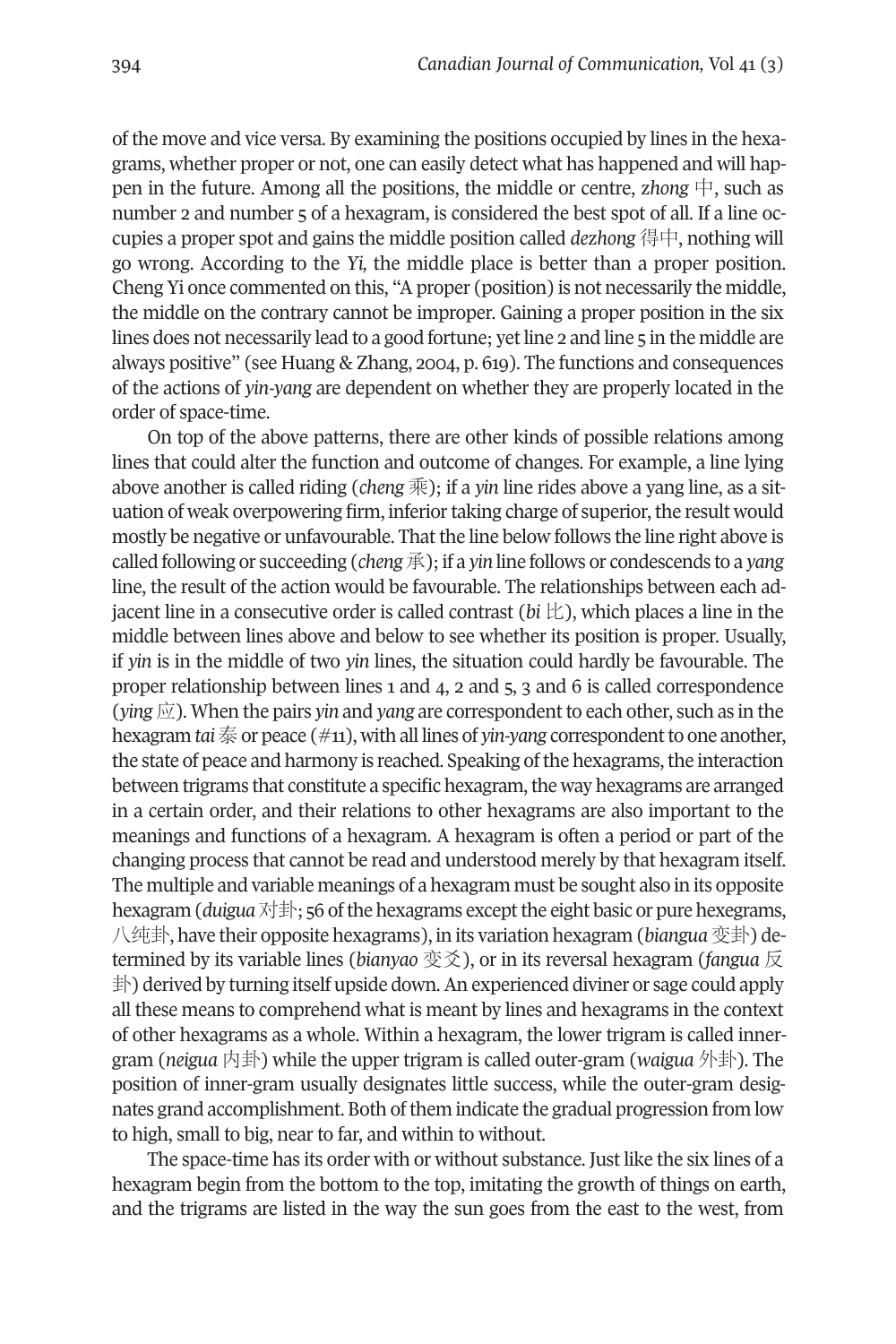spring to winter, the hexagrams are also arranged as the process of change goes from the beginning to the end, from difficulty to easiness, from progress to recession, from positive to negative, et cetera. The positions within space-time are distinguished or differentiated into superior and inferior (*zunbei*尊卑), firm and soft, strong and weak, high and low, et cetera. In the human world, we have a hierarchical order of relations between emperor and ministers, parents and children, siblings and friends, individuals and community, and so forth. When things or persons enterinto a given state of interality (e.g., position, season, relationship, direction, location), the situation, condition, behavior, even nature of them could be changed accordingly.

Here we have arrived at a point that is unusual within our Western perspective: change changes arrangement (constitution) and order (chaos) in the process, and then brings about the change of things and the state of affairs. Change does not mean "change of being"; change changes beings by changing their arrangement, order, constitution, relation—i.e., interality—which is construed as the origin of becoming and beings. The *Yi* presents a mode of thinking peculiar to the conventional thinking: interality makes things happen or come into being and determines what they actually *are.* Space-time, constitution, order, relation or relationality are "properties," "qualities," and functions or virtuosities of interality, with or without substance or being. As *Xi Ci* clearly states, "The divine/miraculous has no squ[ar](#page-19-2)ed measure; *yi* or change has no body/substance" (book 1, chap. 4, my translation). 8

In the *Yi*, the change of arrangement and order of space-time represented by lines and hexagrams can be delivered or described without stressing any question of being or things. Through things that are wandering around, the sages found interality among them and came up with interalogical terms such as up/down, high/low, prior/posterior, and so forth to set up orders and positions associated with the process of change for the becoming of things. All these interalogical terms are not necessarily the properties of things or substances; on the contrary, they could be construed as something independent of things or substances. Space-time, for instance, could be independent of substance, for we could take out all things but not space-time itself. So is relation: a thing-in-itself does not create nor possess any relation until it meets or interacts with other things and situations. Relations could be there prior to the existence of things. In other words, relations between high/low, superior/inferior, before/after, now/then, et cetera could exist and act independently of the existence of being. As a matter of fact, when things enter into interality, they occupy spots and posit themselves in some specific places in space-time to gain their relational position (e.g., high/low, fast/slow, firm/yielding). Their forms or patterns of existence and presence correspond or even conform to the placement, arrangement, and order they take part in.

## **Affection or virtuosity of change:** *Tong***/Throughness—the ideal state of interality that brings about the good state/value of being/event/action**

The cause of change is change itself. Change changes; beings are outcomes of change or becoming. If we pay enough attention to all the hexagrams and lines in them, we realize that none of them indicates the nature of being, but the process of change and the possible effects of change that will affect the state of becoming, i.e., auspicious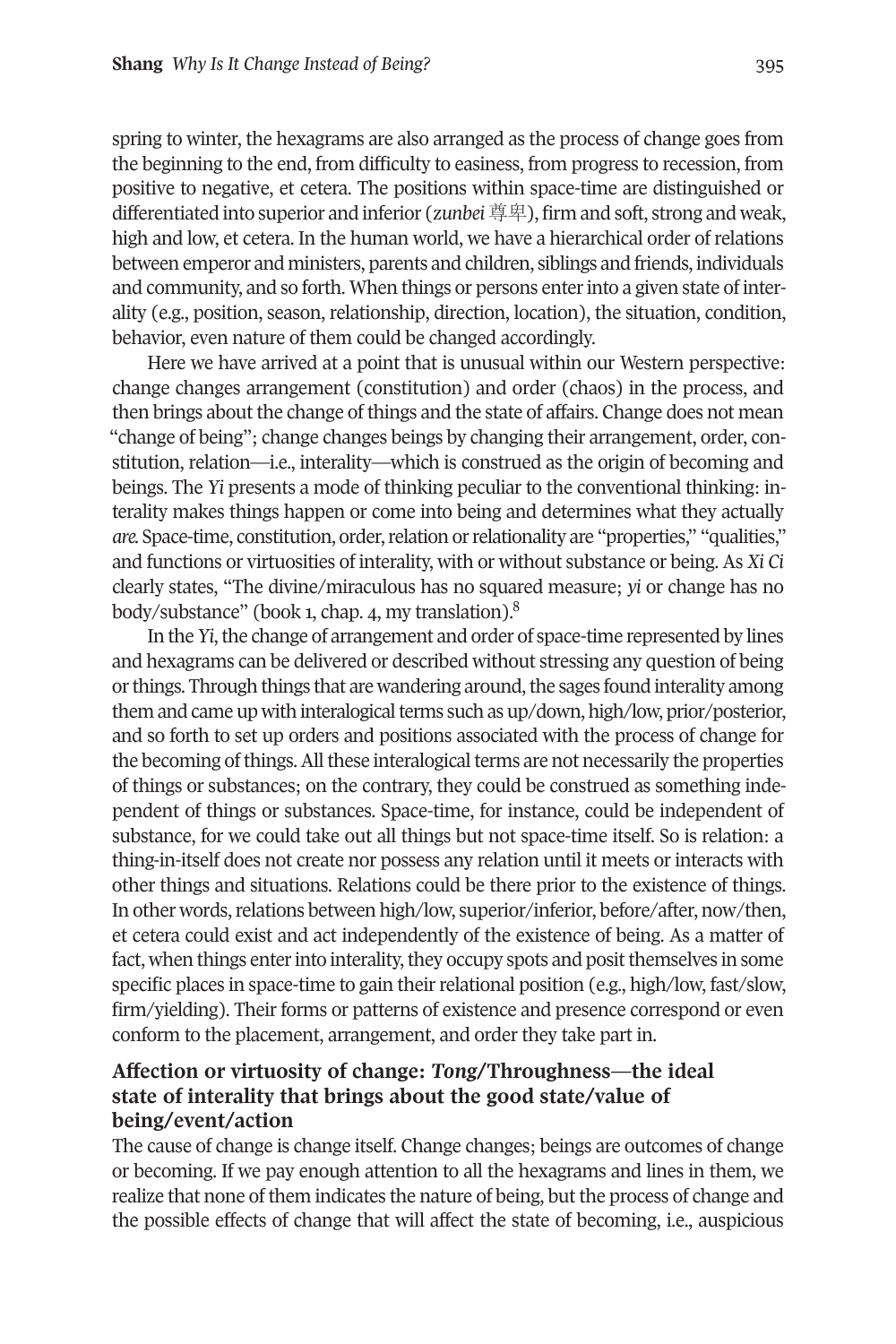(*ji* 吉), disastrous (*xiong* 凶), regretful (*hui* 悔), unsuccessful (*lin* 吝). Depending on the pattern and throughness of change, things are able to come into existence or cease to be. The state of throughness would determine how things or states of affairs exist, i.e., good/bad, success/failure, healthy/ill, happy/regretful, and so on. The *Yi*'s concern lies not in the essence or being of things, but in possible states of being brought about through the process of change and becoming.

As commonly understood, there are four ideal states of change or virtuosities of becoming: *yuan*元or original/creative, *heng*亨orthrough, *li*利orharmonious effect, and zhen 贞or just/upright. In my interpretation, the four are different aspects of throughness. The ultimate function and ideal state of change is throughness. In the *Yi*, change happens when *yin* and *yang* encounter, interact, affect, ride, follow, and correspond with one another.If allthese actions between*yin-yang* are properly castinaccordancewiththe right space-time, order, position, trend, situation, and other conditions of interality, the state of throughness is very likely to be actualized. With the state of throughness, change or becoming undergoes its original course and opens all the possibilities of creation, hence "origin." If the flow of change continues to be through, things will gain their form and nature and come into existence, hence "effect" or "benefit." *Zhen* 贞means divination in origin, but is commonly interpreted as just, upright, perseverance in terms of correctness andrightness.Correctnesshere correspondsnotto the essence of anobject or entity but the state of throughness that allows change to go through the right channel, allowing for the most favorable outcome of change.

Therefore, what connects and unites all the hexagrams and lines into harmony is *throughness.* As the *Great Treatise* states:

Therefore the sages called the closing of the gates *kun* or earth, and the opening of the gate *qian* or heaven. The alternation between closing and opening they called change. The going forward and backward without ceasing they called throughness. What manifests itself to the present they called image; what has bodily form they called a thing. What manages things in usage they called law. That which furthers on going out and coming in, that which all men live by, they called the divine. (*The I Ching or Book of Changes*, 1997, book 1, chap. 11, p. 318, translation amended) *Yi* means: change when desperate (blocked); change brings about throughness; and it is throughness that endures. (易穷则变,变则通,通则久. *The I Ching or Book of Changes*, 1997, book 2, chap. 2, p. 331, translation amended)

As previously mentioned, in Chinese philosophy, the original meaning of *Dao* or way is throughness with the image of walking or going through, which co[nta](#page-19-3)ins a cluster of meanings such as harmony, unity, openness, clearing, and oneness. <sup>9</sup> Speaking ofthe *Yi*,the*Dao* of *Yi* is also aimed atthroughness, which opens the *interality* between heaven and earth, human beings and the natural world, the intelligible and the mystic, coming and going, opening and closing, becoming and become, motion and stillness, and so forth. In the state of throughness, change originates the origin of all existence and guarantees the best outcome of the process of becoming. And without through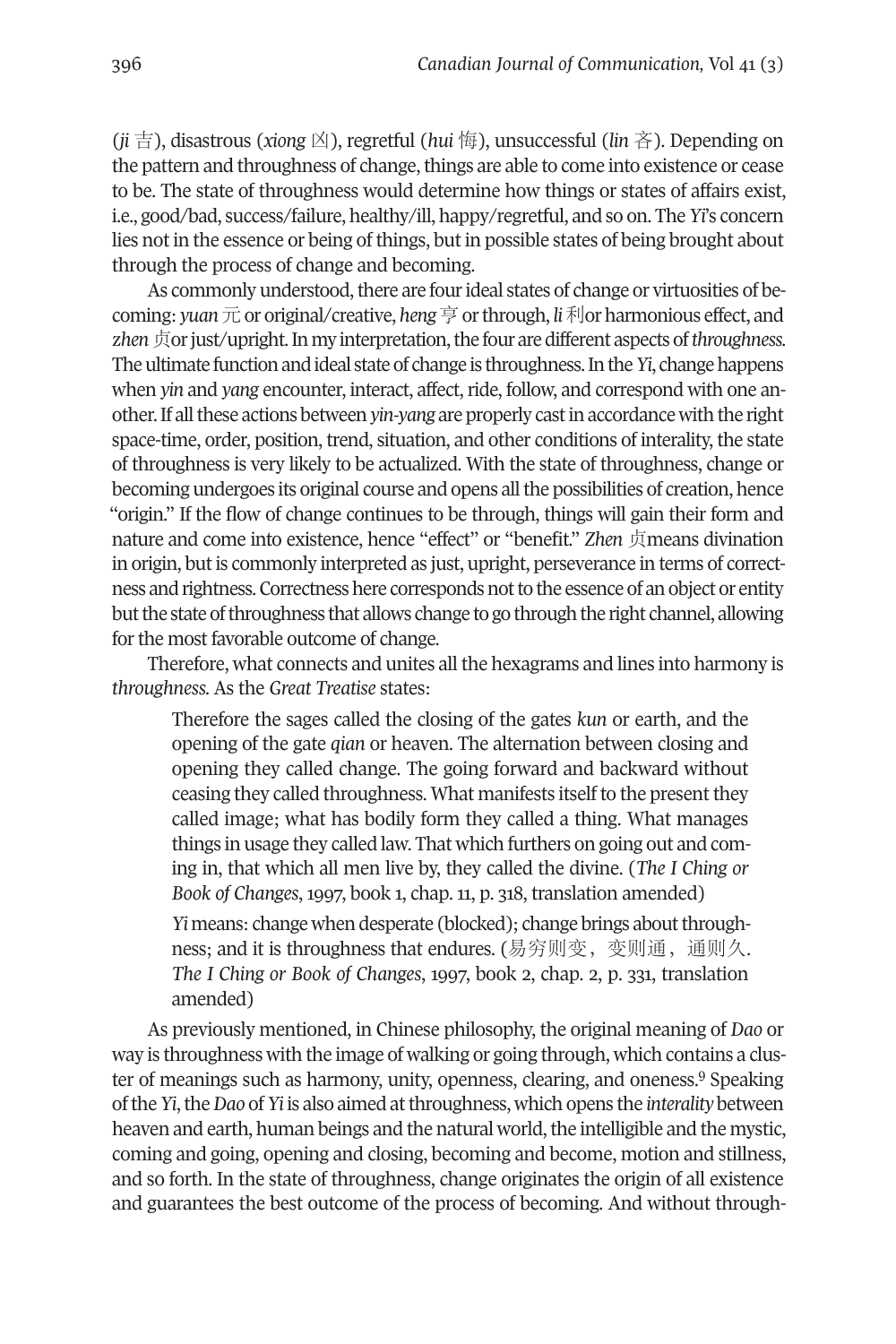ness the *dao* of change would be blocked, jammed, or overflowed from its regular course and cause misfortunes or even disastrous consequences. In the *Yi*, especially in the *Appendixes* or *Ten Wings*, throughness has been developed and emphasized as a fundamental category that designates the ideal state of interality.

Now we come to the third meaning of *yi* as simple and easy. Change makes for throughness; when there is throughness there is no problem as regards the origin, development, and well-being of things in the process of becoming, so that everything will become *simple* and *easy* for the cultivation and completion of existence.

## **The essence of the** *Book of Yi* **is to adapt to change and to probe** *ji* **by diving into the abysmal depth**

Everything comes out of becoming, and becoming is the process of change. In order to predict the future, it is important to see the *ji* 幾, or sign, potential, chance, trace (process), mechanism/magnitude of possibility of changes from which becoming takes place. Change changes, but change does not necessarily lead to becoming—it also leads to destroying, blocking, or ceasing to be. *Ji* is a sign of "no sign," forits physical or conceptual form has not yet formed and we need to dive deeper and deeper into all signs to find it.

In the *Great Treatise,* book 2, chapters 7, 8, and 10, a brief summary of the *Yi* was made thus:

The *Yi* as a book cannot be left in distance. Its *dao* is forever changing, never fixed; it flows through the six voids all around. It shows that ups and downs are impermanent, firm and yielding/soft transform each other. There is neither doctrine nor principle to fixate; it merely adapts to the flux of change. (*The I Ching or Book of Changes*,1997, book 2, chap. 7, p. 348, translation amended)

The essence of the *Yi* is to enquire into the origins and comprehend the magnitude of ends. The six lines blend into each other for they are symbols of matters in/of time. The beginning [line] is hard to understand and the top [end line] easy to apprehend. For they stand in the relationship of root and branches. (*The I Ching or Book of Changes*,1997, book 2, chap. 8, p. 349, translation amended)

The *Yi* is a book vast and great with all contained including the *dao* of heaven, the *dao* of the earth and the *dao* of humans. It combines these three primal domains and doubles them to set up six lines. … The time the *Yi* came to appear was that in which the House of Yin came to an end and the house of Zhou was rising, that is, the time when King Wen and the tyrant Zhou were pitted against each other. This is why the words of the *Yi* frequently warn against danger. He who is conscious of danger creates peace for himself; he who takes things lightly creates his own downfall. The *dao* of the *Yi* is too great to miss anything. It takes care of beginning and end with caution; hence it is able to avoid any blame. This is indeed the *dao* of the *Yi*. (*The I Ching or Book of Changes*, 1997, book 2, chap. 10, p. 351, translation amended)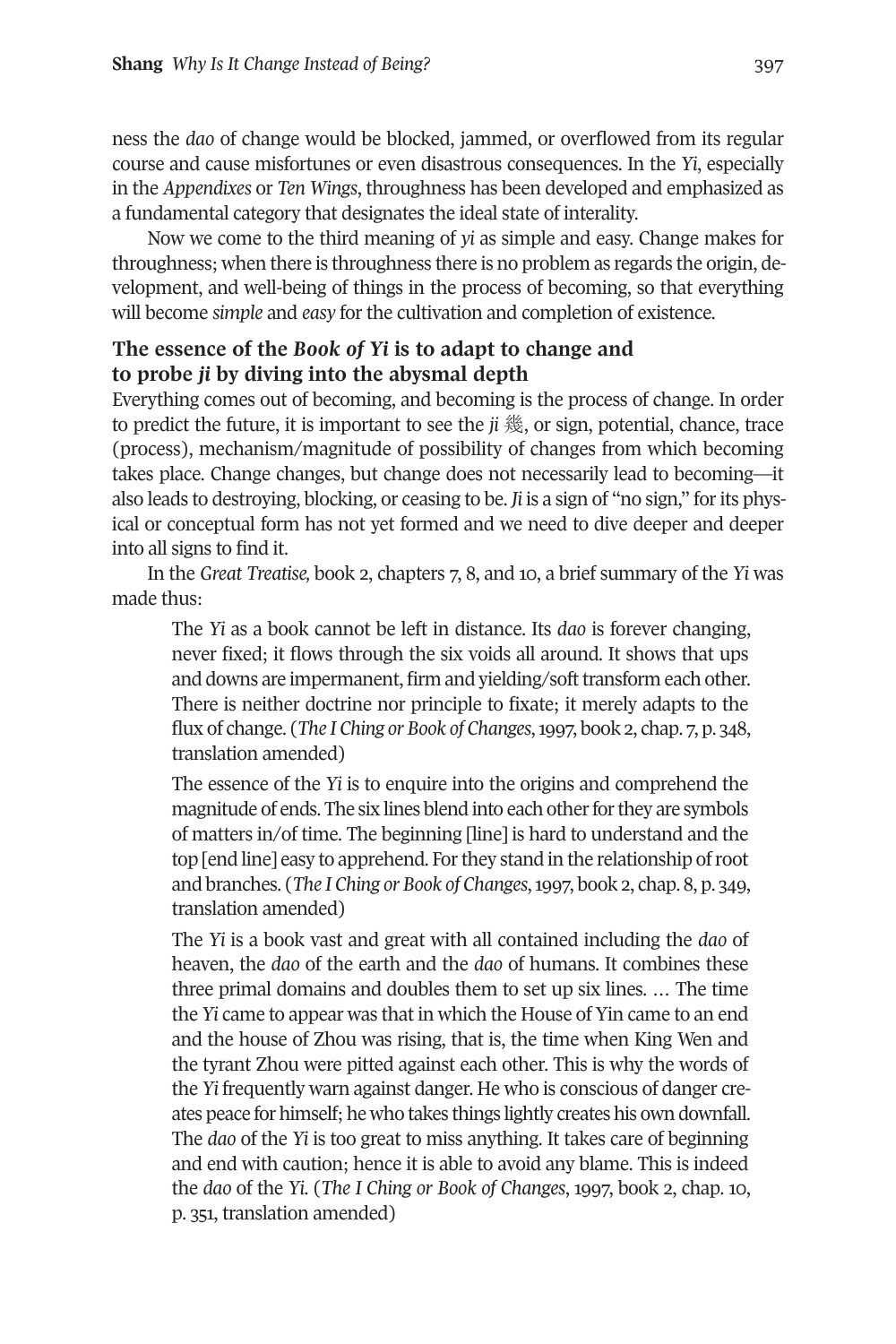From the words cited above, we notice that the *Yi* is all about the changing process, from the beginning *through* end.As a book of guidance to help us understand and cope with changes, it puts the main focus on the realm of interality, rather than being and substance of things. This is also why the *Yi* is the philosophy created by sages who had dived into the depth (*jishen* 极深) of the abysmal interality to detect the trace or sign of beginning (*yanji*研幾) of change.According to the*Yi*,things and events of substance or being are not the whole of reality; they are mere phenomenal elements within the domain of interality. The *dao* that enables us to grasp the whole picture of reality through interality is beyond the form ofthings, or being of beings.Asage contemplates whatlies beneath or beyond the present and finds the traces (*ji*) and *daos* of change/becoming. The traces are not inherent parts of things-in-themselves, but interalogical potentials and possibilities that create and constitute the interality of all things.

Let us take a look at another excerpt from book 1, chapter 13 of the same treatise:

What is above/beyond form is called *dao*; what is present with a form is called a thing. What transforms and arranges is called change, what can be put to action is called throughness, what ought to be raised up and set forth for the service of people under heaven is called enterprise. (*The I C[hin](#page-19-4)g or Book of Changes*, 1997, book 1, chap. 13, p. 323, translation amended)10

The phrase "above form" or *xingershangzhe* 形而上者 has been commonly interpreted in the modern age as a description of *dao* parallel to the Greek term "metaphysical." This is part of the reason why many have taken for granted that *dao* could be conceived as a metaphysical or ontologicalterm in Chinese philosophy.In my reading of the Chinese classics, this interpretation is not correct. *Dao,* in its original meaning, means walking through (*tong*) to reach ( $da \not\preceq$ ) a certain destination. It is an interalogical term. The excerpt above clearly indicates that the study of the *dao* of change (*yidao* 易道), as well as the *Dao* in general, is the study of interality, which is above or beyond things and beings.

#### **Conclusion: Why is it change instead of being?**

Now let us return to our original question: why is it change instead of being? Itis clear in the *Yi* that change is the cornerstone of all things and phenomena. In contrast to Western philosophy, grounded in the concept of being or substance, Chinese philosophy grew from the soil of a changing world. In what follows, the following section draws on the analysis above to answerthe question: why is it change ratherthan being?

- 1. The underlying presupposition of *The Yi Jing* is that reality *is* change; the tradition of divination and the consciousness of angst are responsive to the conviction that change is the origin of all things and the nature of the world.
- 2. A thing changes; this is a usual understanding of change as one of the properties of being/substance. In the *Yi*, however, change changes things. Change always happens as the movement of interality (i.e., the order, arrangement of space-time, hierarchy, relation), which creates things and changes them by switching their positions and situations. If we consider *taiji*, lines of *yin-yang*, and the trigrams and hexagrams, we do not get much information about things (entity/product 器), but situations and conditions (interality) that open ways (*dao*) to possibilities of becoming.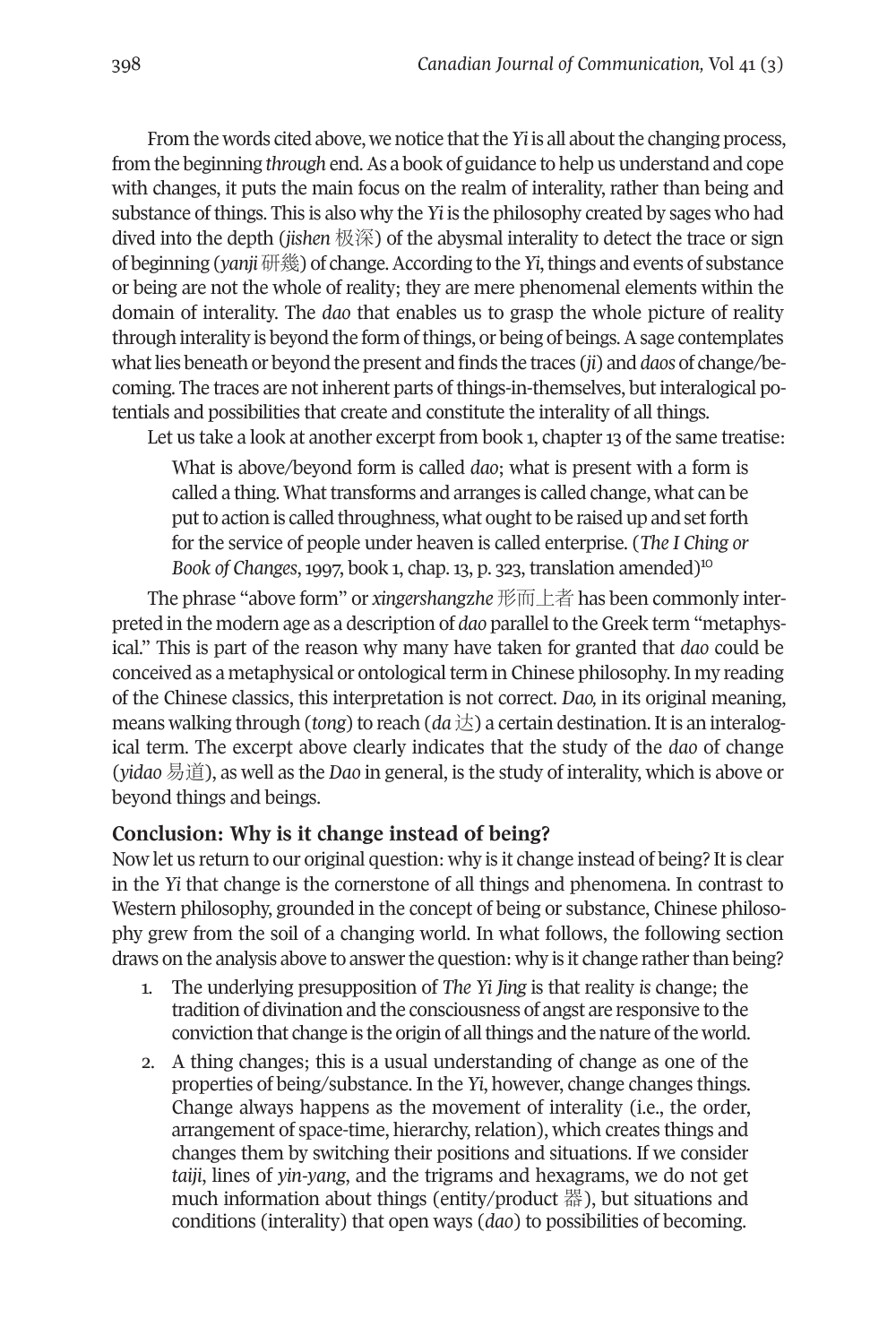- 3. The inquiry of the *Yi* is not what a thing or being *is* but what and how change changes. It is obvious in the *Yi* that change of space-time is prior to the becoming ofthings. Change or *yi* operates in between heaven (*qian*) and earth (*kun*) as long as the two are positioned (*Xi Ci*, book 1, chap. 6). [11](#page-19-7) The teaching of the *Yi* is described as vast  $(da \nightharpoondown)$  and remote (*yuan*  $\overline{\omega}$ ). It obtains serenity and rightness while examining the near. It covers all [changes], *en masse*, because it f[ocu](#page-19-6)ses on the interality between heaven and earth (*Xi Ci*, book 1, chap. 6). <sup>12</sup> Instead of discussing what a thing or being *is,* the *Yi* takes into account the movement of space-time, e.g., distance (near/far), size (big/small), order (high/low), process (first/last). According to the *Yi*, the change of space-time creates the necessary conditions of becoming and being. Nothing can exist beyond space-time, including ideas [an](#page-19-5)d dreams. On the contrary, space-time remains even if there is nothing. <sup>13</sup> *Yin-yang*, for example, originated from the images of sun and moon, day (light) and night (dark) as two opposite faces and functions of interality through space-time. It is the movement/change of space-time, not Being, that gives birth to all things. Observing changes of things and events with a perspective of interality as space-time has characterized the interalogical mode of thinking in China, and this is owed to the *Yi*.
- 4. All the lines and hexagrams within which the lines are placed or located represent sequences, orders, and arrangements of space-time (hence, interality). We know that everything is a composite of other things. Although we are interested in asking *what* things are composed of, we are not accustomed to asking *how* compositions happen (including organization, arrangement, system, structure, et cetera). Composition composes things but not things-in-themselves. Composition is the arrangement and order of interality, just as hexagrams depict. When elements, mass, and energy gain their place in the order of interality, they acquire certain types of form and duration and are realized as things. Therefore, the composition of things, from the perspective of the *Yi*, exists prior to things-in-themselves. The order, direction, position, location, and neighbouring of lines and hexagrams are situations and conditions that determine the state of beings and affairs.
- 5. Terms or categories such as *taiji*, *yin-yang*, trigrams, hexagrams, ten-thousand-things are representations of processes of change and becoming. How change takes place is dependent upon the change of *yin-yang* lines in processes. Opposition/contradiction, exchange, interplay, becoming, interaction, intercourse, and so forth are not things, or rather, they cannot be expressed ontologically in terms of Being. They are the moves and functions of *interality between* becoming and being in the process of passing through space-time. The atomic concept of being analyzed in traditional ontology does not include the above-mentioned moves and functions; being does not change. In the *Yi*, nothing is unchanging and nothing is outside the process of change. Hence, the contemplation of Being without change (or, further, interality) is a vain pursuit.
- 6. The *Yi* attempts to describe what kind of state a being can enter. The state itself is less important than the attributes of that being's change (duration,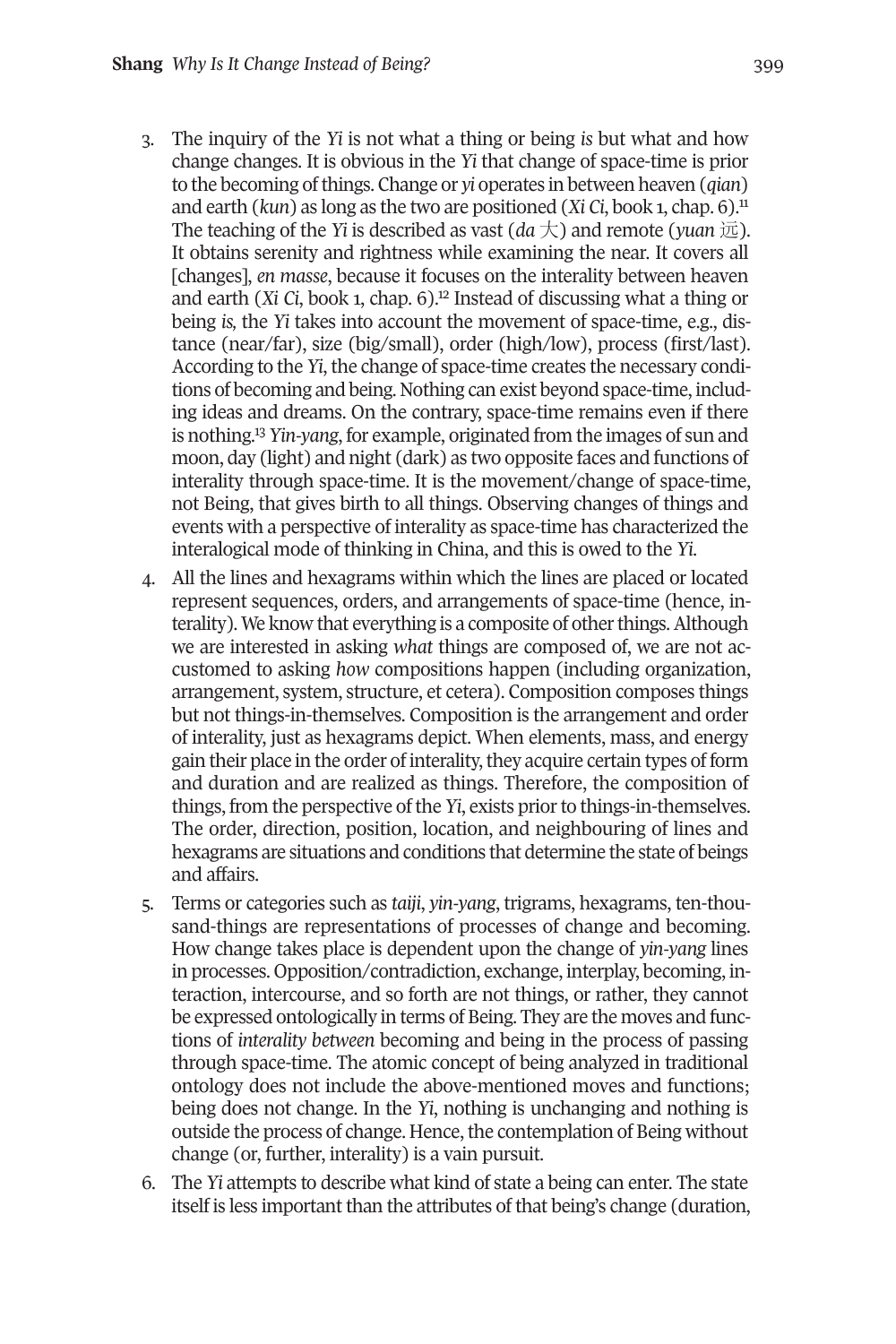expansion, decay, et cetera). Traditionally,thebest state is "virtuosic" (*de*德) or "good" (*shan* 善). The purpose of the *Yi*, then, is to show us how to achieve the four *de* of change (original/creative, through, harmonious/effective, and just) and eliminate the negative effects (catastrophic  $\mathbb{X}$ , obstructive 吝, regretful 悔, guilty 咎), which are all possible values produced by human actions or reactions to the various states of interality.

- *7. Yi* is *jianyi* 简易, or ease/simplicity. The *Yi* makes it easierfor us to predict the future. How? The system itself provides a simple way of calculating numbers and observing images to explore the deep, dark, profound, and subtle aspects of life, represented as interality itself. To do so, it notes the traces 迹 and signs of change 幾, the miraculous 神 and wondrous 妙 phenomena that are owed to interality and not Being alone. These terms have been applied and studied by most of the subsequent thinkers, regardless of their schools.
- 8. The ultimate concern of the *Yi* is to seek the ideal state of interality: *throughness*. Throughness brings harmony, peace, balance, success, flow, and flourishing to the world of becoming and change. *Dao* "throughs" all in the process of change into one unified totality, in which all opposites and differences connect, communicate, affect, and transform one another. The state of throughness, or the philosophy of throughness implied in the *Yi*, does not fixate its perspective in terms of Being, substance, truth, God, Logos, essence, and so on. Instead, the *Yi* argues that the throughness of interality is what actually effects, shapes, and constitutes the aforementioned terms of reality.

Finally, this article concludes with a comment on the two schools of the study of the *Yi:* the schools of *xiangshu* 象数 and *yili* 义理. Both are necessary aspects that are aimed at how to understand the changing world. As Wang Bi pointed out long ago, the hidden meaning of the text can be understood by virtue of images and (numerical) numbers, just as the earliest version of the *Yi* contained lines, trigrams, and hexagrams without words attached. In order to further interpret the images and numbers, sages such as King Wen and Confucius added their own commentaries. In other words, the words interpret images and numbers, the images and numbers represent or symbolize the meanings of change. Therefore, when images and numbers are understood, one should forget about the words; when the meaning of *Yi* is obtained, one should forget about images and numbers. The meaning one receives is the understanding of the reality of change, which discloses the way or *dao* of total interality.

The *dao* of *Yi* thus understood leads to a Kantian conclusion: the *Yi* constructed a transcendental *a priori* ideal for the Chinese that formed a special mode of thinking (constructing sense data and experiences). From the *Yi* we can locate the foundation of Chinese thought:interality. most ofthe *a priori* categories (*yi*, *dao*, *yin-yang,* et cetera) as well as the fundamental inquiries developed in Chinese philosophy are interalogical terms representing different aspects of interality. The greatest contribution of the *Yi* is as such: it initiated a very unique way of interpreting reality in respect to interalogy, rather than ontology. In general, the interalogical mode of thinking positions interality as the foundation for interpreting the world. Therefore, it is change or interality that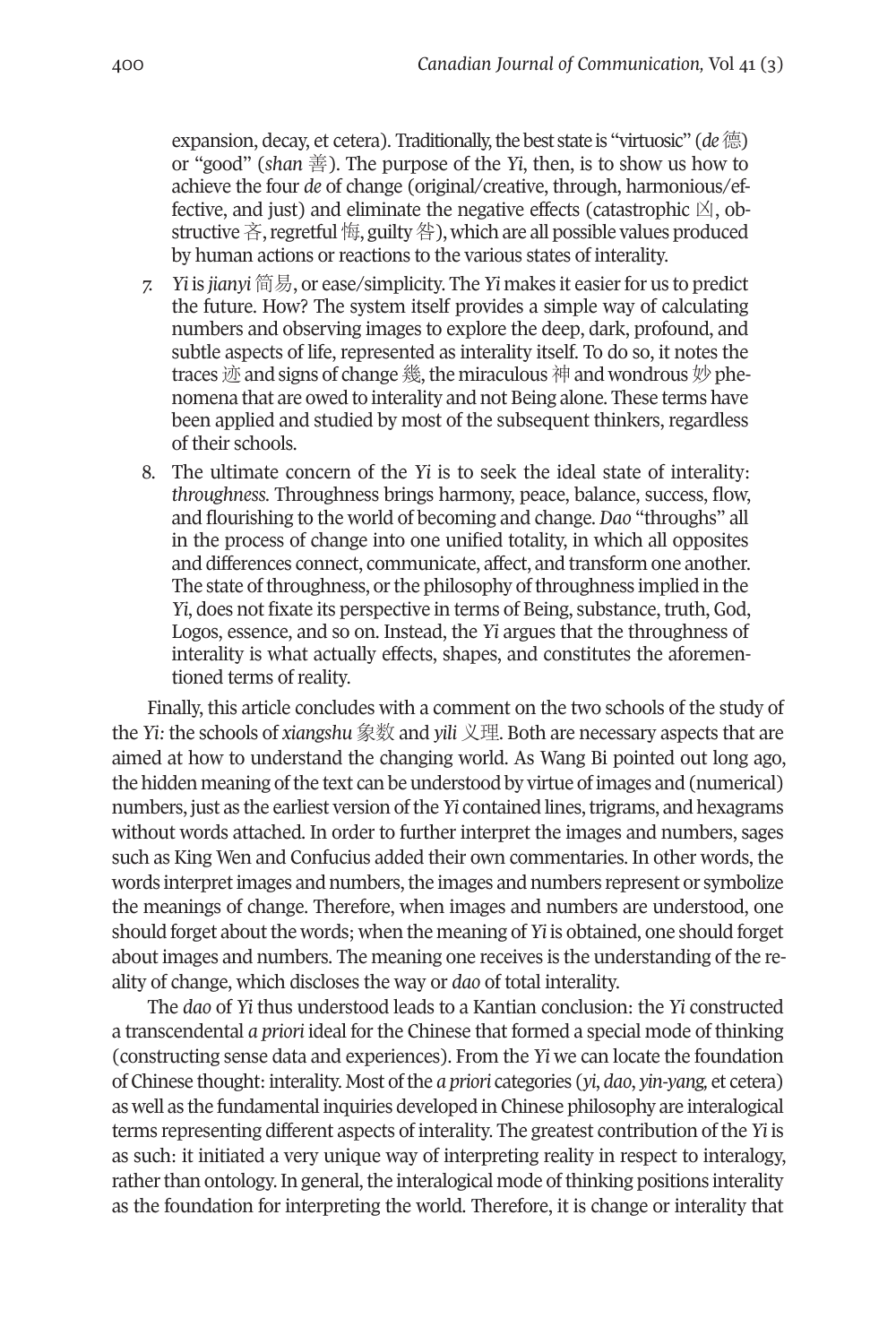gathers, arranges, and gives birth to the becoming of the ten thousand things, including the conjunction and being of beings as a whole.

<span id="page-18-3"></span><span id="page-18-0"></span>Perhaps this is why it is change instead of being?!

### **Acknowledgements**

I would like to take this opportunity to thank my friend Aaron Hobson at university of California Berkley for editing the article a couple of weeks after his daughter Lucy Li Hobson was born.

### **Notes**

1. This article translates the *Yi* as the *Book of Change* ratherthan the *Book of Changes*, as firsttranslated by Richard Wilhelm. First, *Yi* in Chinese has no countable form, unlike its English equivalent. Second, the book studies change more as a philosophical concept than a tangible, countable phenomenon. The 64 hexagrams do not describe disparate changes away from each other but different phases, stages, and variations of the process of change or moves, functions, and efficacies of interality. "Change," rather than "changes," better exhibits the philosophical nature of the book.

2. This article uses "the *Yi*" to abbreviate *The Book of Changes*, and lower case *yi* for the term *yi* 易 itself. *Ten Wings* 十翼 are: 1 & 2. *Tuan Zhuan* 彖传, *Commentary on the Hexagrams* (Commentary on the Decision [or Judgment]); 3 & 4. *Xiang Zhuan* 象传, *Commentary on the Images* (The Image); 5 & 6. *XICi Zhuan* 系辞传, *Commentary on the Attached Verbalizations* (Appended Judgments or Great Treatise); 7. *Wen Yan* 文言, *Elegant Words* (Commentary on the Words of the Hexagrams of Qian and Kun); 8. *Shuo Gua* 说卦, *Remarks on the Trigrams* (Discussion of the Trigrams); 9. *Xu Gua* 序卦, *The Ordered Hexagrams* (The Sequence) [I would put *"Ordering/Organizing Hexagrams*"]; and 10. *Za Gua* 杂卦,*the Miscellany of Hexagrams* (miscellaneous Notes on Hexagrams). The translation above is based on *Sung Dynasty Uses of the* I Ching (Smith, Bol, Adler, & Wyatt, 1990).

<span id="page-18-2"></span>3. What is meant by 象数? According to recent scholar Gao Heng (1998), the connotation of *xiang* is twofold: 1) the image of trigrams and hexagrams that imitate different position, situation, relation, and temporality among changing things and events; 2) the image of two lines (*yin* and *yang*) imitating motions and attributes of interality through the appearances ofthings and events, such as heaven and earth, firm and soft/yielding, dragon and cow, et cetera. "Numeric" or "number" connotes 1) number of *yin* and *yang*; the formeris an even number and the latter odd; 2) numeric of lines that designates the position or seat of a line in a hexagram. When we read a hexagram, we need to follow a numeric order of the lines from the bottom up: first, 2, 3, 4, 5, and top/6th. Each numeric represents either a *yin* position (2, 4, 6) or a *yang* position (1, 3, 5) ready for a line to swing in and out ( $\langle \mathbb{H} \xi | \xi \rangle$   $\langle \xi | \xi | \xi \rangle$ , p. 12). If the numeric position of *yin*-*yang* does not match the line of *yin* or *yang*, it shows a sign of disharmony and negative fortune.

<span id="page-18-1"></span>4. The image-numeric system has made the early practice of divination simple and the interpretation of the hidden meanings of lines and hexagrams divined easy and clear. Remember, the image-numeric system of the *Yi* was created or constituted as early as the invention of the written language. At that time, the meanings and messages of the hexagrams were conveyed by virtue of images and numbers. Although the school of image-numeric that has over-emphasized the image and numeric phase ofthe text, they are indispensable for the study of the *Yi*. For the meanings and regularities of change as interality cannot be extracted merely by language.

<span id="page-18-4"></span>5. "Interalogy" or *jianxinglun* 间性论 and "interality" or *jianxing* 间性 were coined by myself a few years ago to designate another domain, other than Being, of the reality that includes space-time, interval, arrangement or constitution, order, process, change, relation, and other phenomena that are about, between/among, in and out of things or beings and substance in the Western terms. The detailed description of the terms can be found in my other essay "Interality Shows Through: An Introduction to Interalogy" (Shang, 2015).

6. 《彖》曰:大哉乾元!万物资始,乃统天。运行雨施,品物流形。大明终始,六位时成,时乘六龙 以御天。乾道变化,各正性命,保合太和,乃利贞。首出庶物,万国咸宁。And for Kun: 至哉坤元